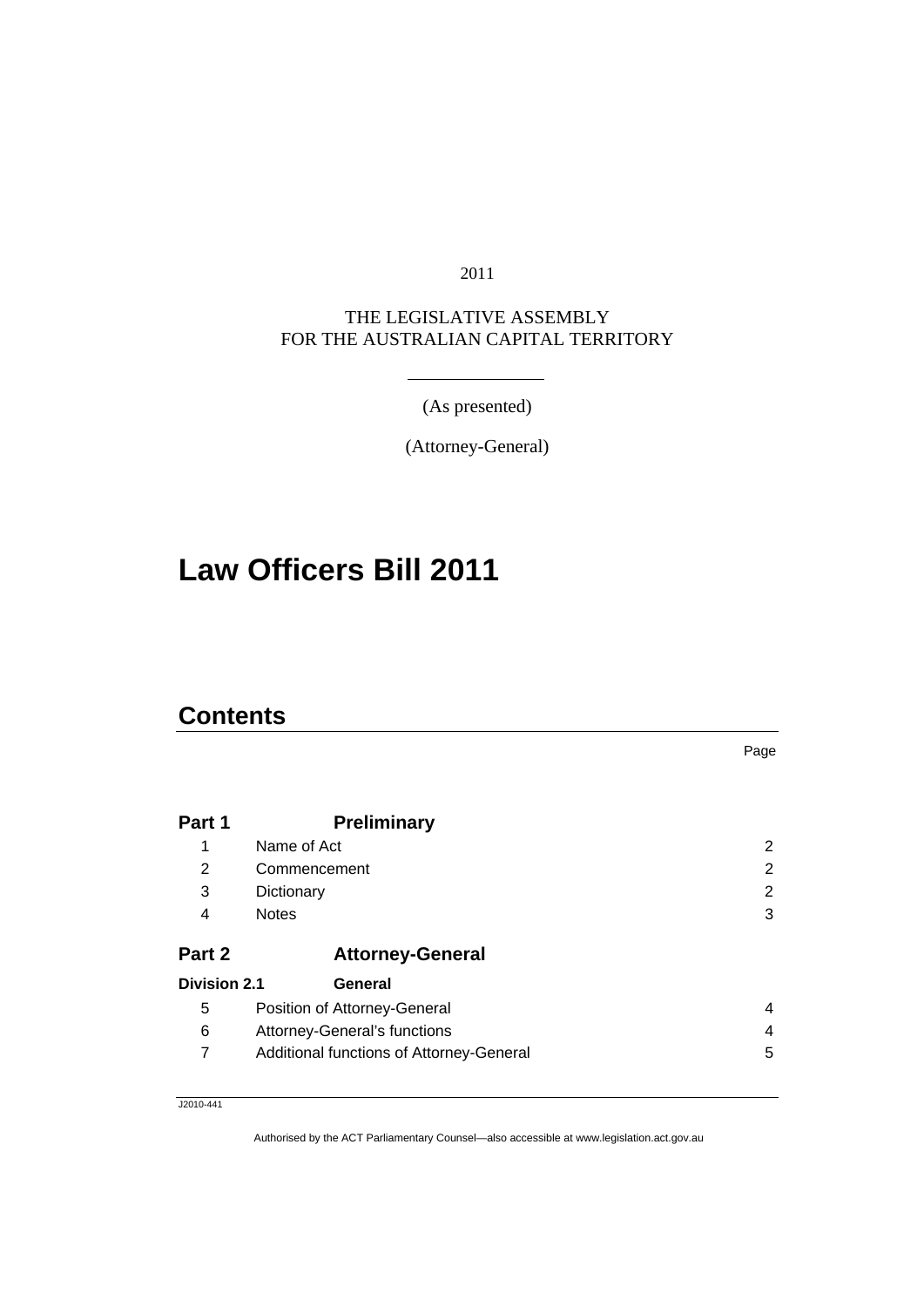|                     |                                                                       | Page           |
|---------------------|-----------------------------------------------------------------------|----------------|
| 8                   | Effect of Attorney-General's functions on certain litigation          | 5.             |
| 9                   | Change of Attorney-General                                            | 5              |
| <b>Division 2.2</b> | <b>Legal services directions</b>                                      |                |
| 10                  | Meaning of territory legal work-div 2.2                               | 6              |
| 11                  | Legal services directions-issue                                       | 6              |
| 12                  | Legal services directions-compliance etc                              | $\overline{7}$ |
| 13                  | Legal services directions-client legal privilege                      | $\overline{7}$ |
| 14                  | Legal services directions-performing territory legal work             | 8              |
| 15                  | Legal services directions-reporting on model litigant guidelines      | 8              |
| Part 3              | Solicitor-general                                                     |                |
| 16                  | Appointment of Solicitor-General                                      | 10             |
| 17                  | Solicitor-general's functions and entitlements                        | 10             |
| 18                  | Leave of absence                                                      | 11             |
| 19                  | Solicitor-general must not do other work                              | 12             |
| 20                  | Disclosure of interests                                               | 12             |
| 21                  | Ending appointment                                                    | 12             |
| 22                  | Staff                                                                 | 13             |
| 23                  | Consultants                                                           | 13             |
| 24                  | Other staffing arrangements                                           | 14             |
| 25                  | Delegation by solicitor-general                                       | 14             |
| Part 4              | <b>Government solicitor</b>                                           |                |
| 26                  | Government solicitor                                                  | 15             |
| 27                  | Government solicitor may act for more than 1 party                    | 16             |
| 28                  | Chief solicitor                                                       | 17             |
| 29                  | Person authorised by chief solicitor                                  | 17             |
| 30                  | Acting in government solicitor's name                                 | 18             |
| 31                  | Certain references taken to include reference to government solicitor | 18             |
| Part 5              | <b>Miscellaneous</b>                                                  |                |
| 32                  | Regulation-making power                                               | 20             |
| 33                  | Signatures                                                            | 20             |
| 34                  | Legislation amended-sch 1                                             | 21             |

contents 2 Law Officers Bill 2011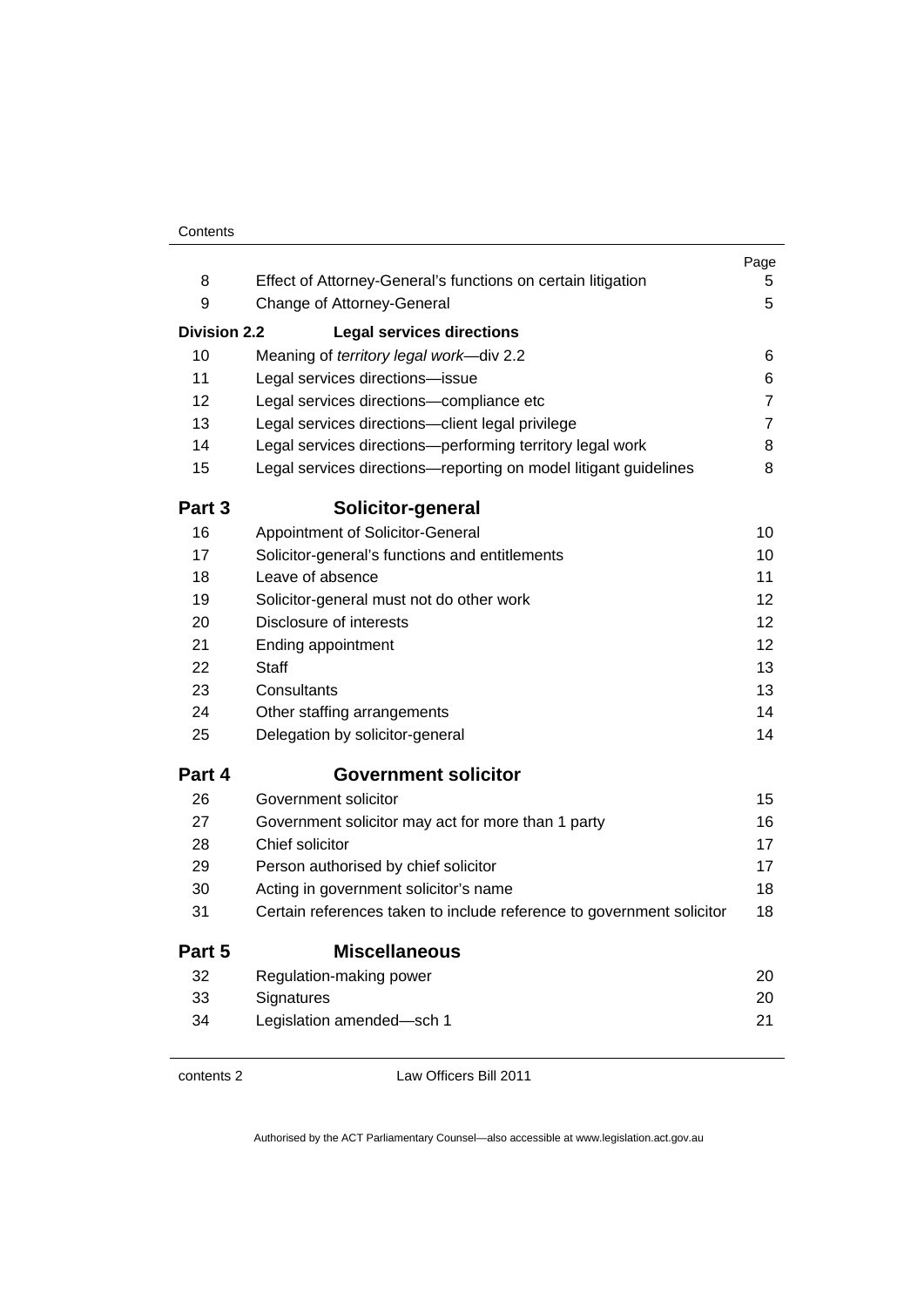#### **Contents**

| Legislation repealed                            | Page<br>21        |  |
|-------------------------------------------------|-------------------|--|
| <b>Transitional</b>                             |                   |  |
| Model litigant guidelines                       | 22                |  |
| Authorisations under Government Solicitor Act   | 22                |  |
| 38<br><b>Transitional regulations</b>           |                   |  |
| Expiry-pt 6                                     | 22                |  |
| <b>Consequential amendments</b>                 | 23                |  |
| <b>Director of Public Prosecutions Act 1990</b> | 23                |  |
| <b>Freedom of Information Regulation 1991</b>   | 23                |  |
| <b>Lands Acquisition Act 1994</b>               | 24                |  |
| <b>Legislation Act 2001</b>                     | 26                |  |
| <b>Magistrates Court Act 1930</b>               | 26                |  |
| <b>Supreme Court Act 1933</b>                   | 27                |  |
| <b>Territory Records Regulation 2009</b>        | 27                |  |
|                                                 | <b>Schedule 1</b> |  |

### **Dictionary** 28

Law Officers Bill 2011

contents 3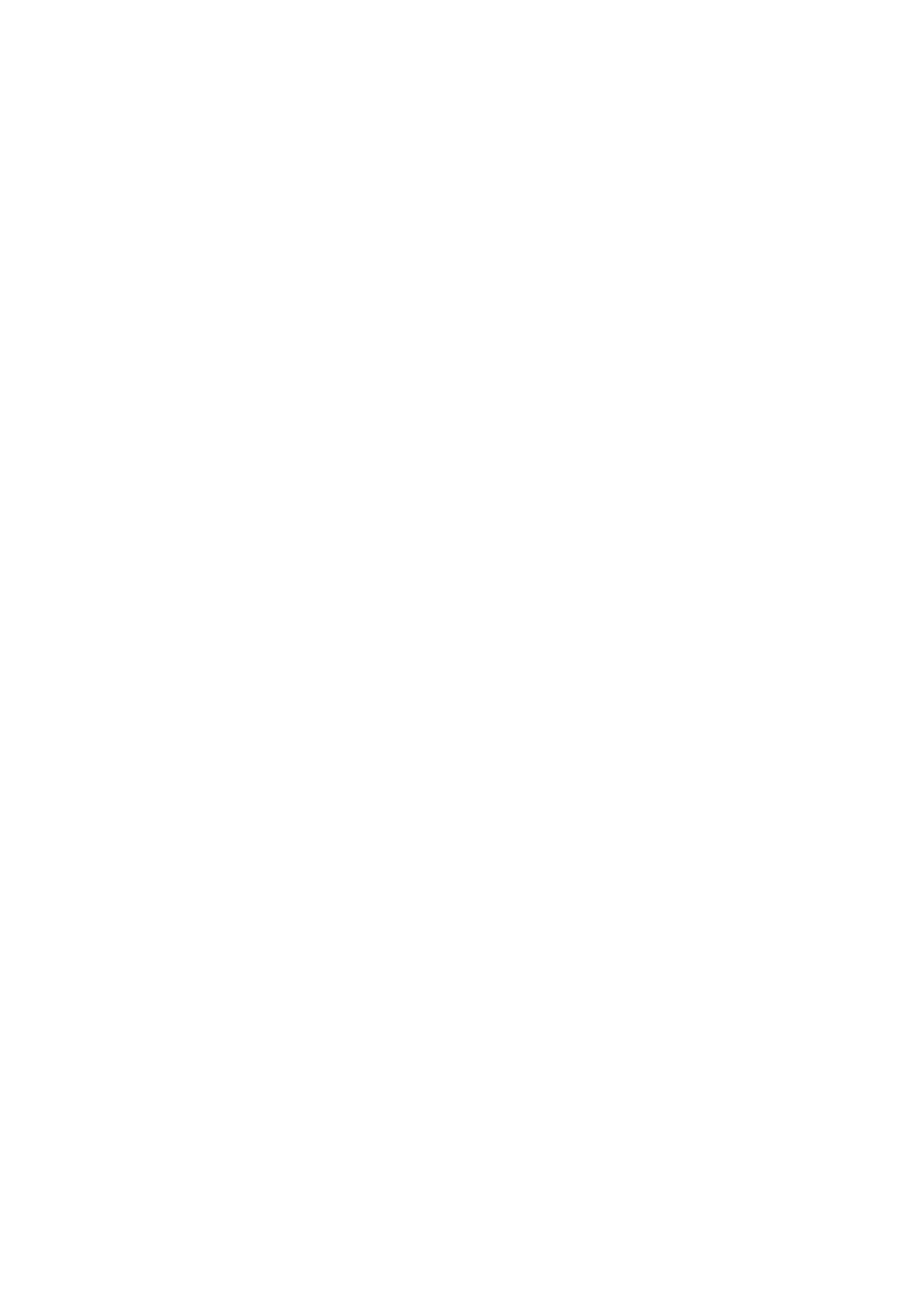2011

#### THE LEGISLATIVE ASSEMBLY FOR THE AUSTRALIAN CAPITAL TERRITORY

(As presented)

(Attorney-General)

# **Law Officers Bill 2011**

### **A Bill for**

Ī

An Act about the functions of the Attorney-General, solicitor-general and government solicitor, and for other purposes

The Legislative Assembly for the Australian Capital Territory enacts as follows:

J2010-441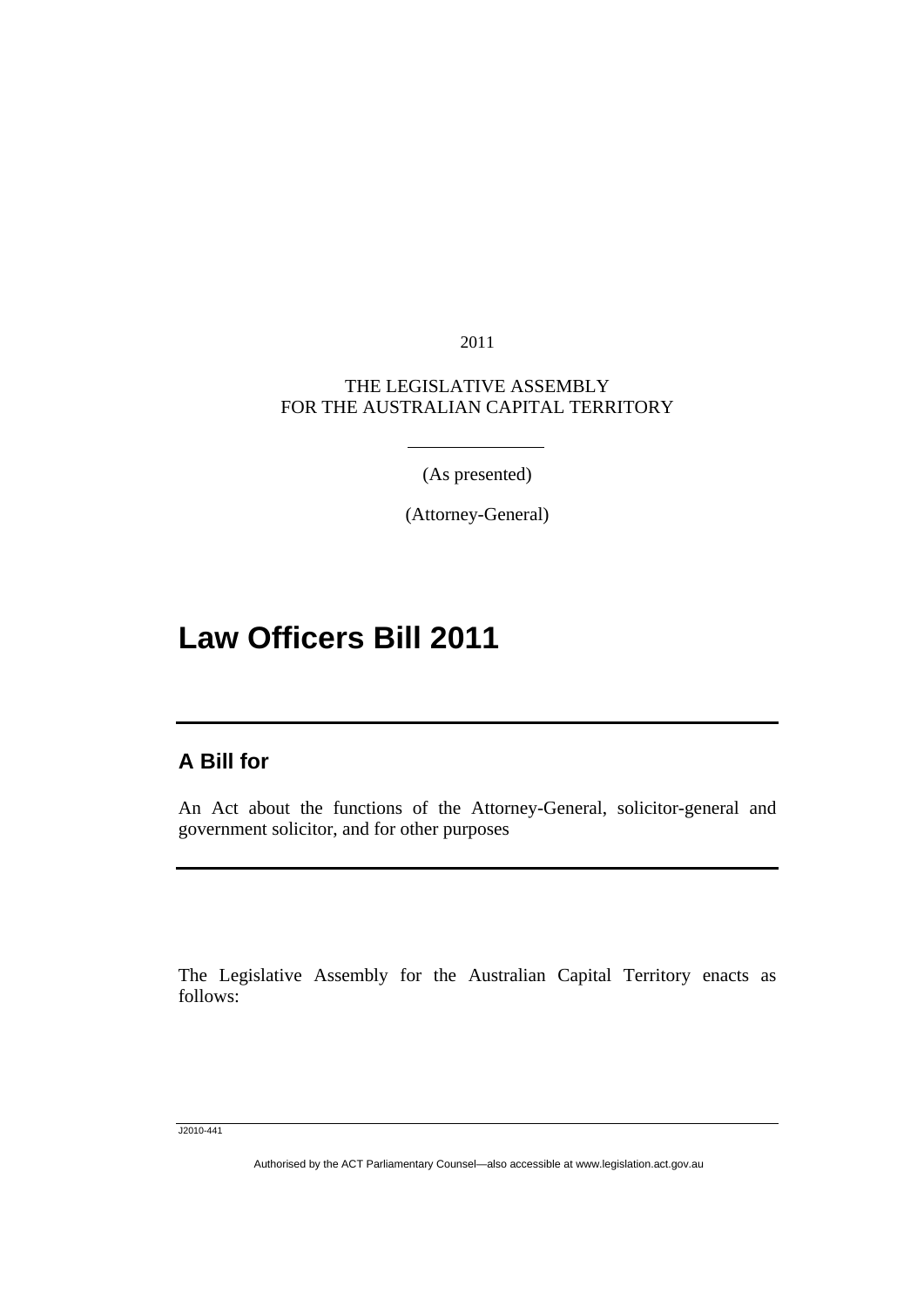#### Part 1 **Preliminary**

Section 1

# **Part 1 Preliminary**

| $\overline{2}$ | 1              |                   | <b>Name of Act</b>                                                                                                                                                                            |
|----------------|----------------|-------------------|-----------------------------------------------------------------------------------------------------------------------------------------------------------------------------------------------|
| 3              |                |                   | This Act is the <i>Law Officers Act 2011</i> .                                                                                                                                                |
| 4              | $\overline{2}$ |                   | <b>Commencement</b>                                                                                                                                                                           |
| 5<br>6         |                | notice.           | This Act commences on a day fixed by the Minister by written                                                                                                                                  |
| 7<br>8         |                | Note 1            | The naming and commencement provisions automatically commence on<br>the notification day (see Legislation Act, $s$ 75 (1)).                                                                   |
| 9<br>10<br>11  |                | Note 2            | A single day or time may be fixed, or different days or times may be<br>fixed, for the commencement of different provisions (see Legislation<br>Act, $s$ 77 (1)).                             |
| 12<br>13<br>14 |                | Note 3            | If a provision has not commenced within 6 months beginning on the<br>notification day, it automatically commences on the first day after that<br>period (see Legislation Act, s 79).          |
|                |                |                   |                                                                                                                                                                                               |
| 15             | 3              | <b>Dictionary</b> |                                                                                                                                                                                               |
| 16             |                |                   | The dictionary at the end of this Act is part of this Act.                                                                                                                                    |
| 17<br>18<br>19 |                | Note 1            | The dictionary at the end of this Act defines certain terms used in this<br>Act, and includes references (signpost definitions) to other terms<br>defined elsewhere in this Act.              |
| 20<br>21<br>22 |                |                   | For example, the signpost definition 'authorised person-see<br>section 29 (1) (Person authorised by chief solicitor).' means that the<br>term 'authorised person' is defined in that section. |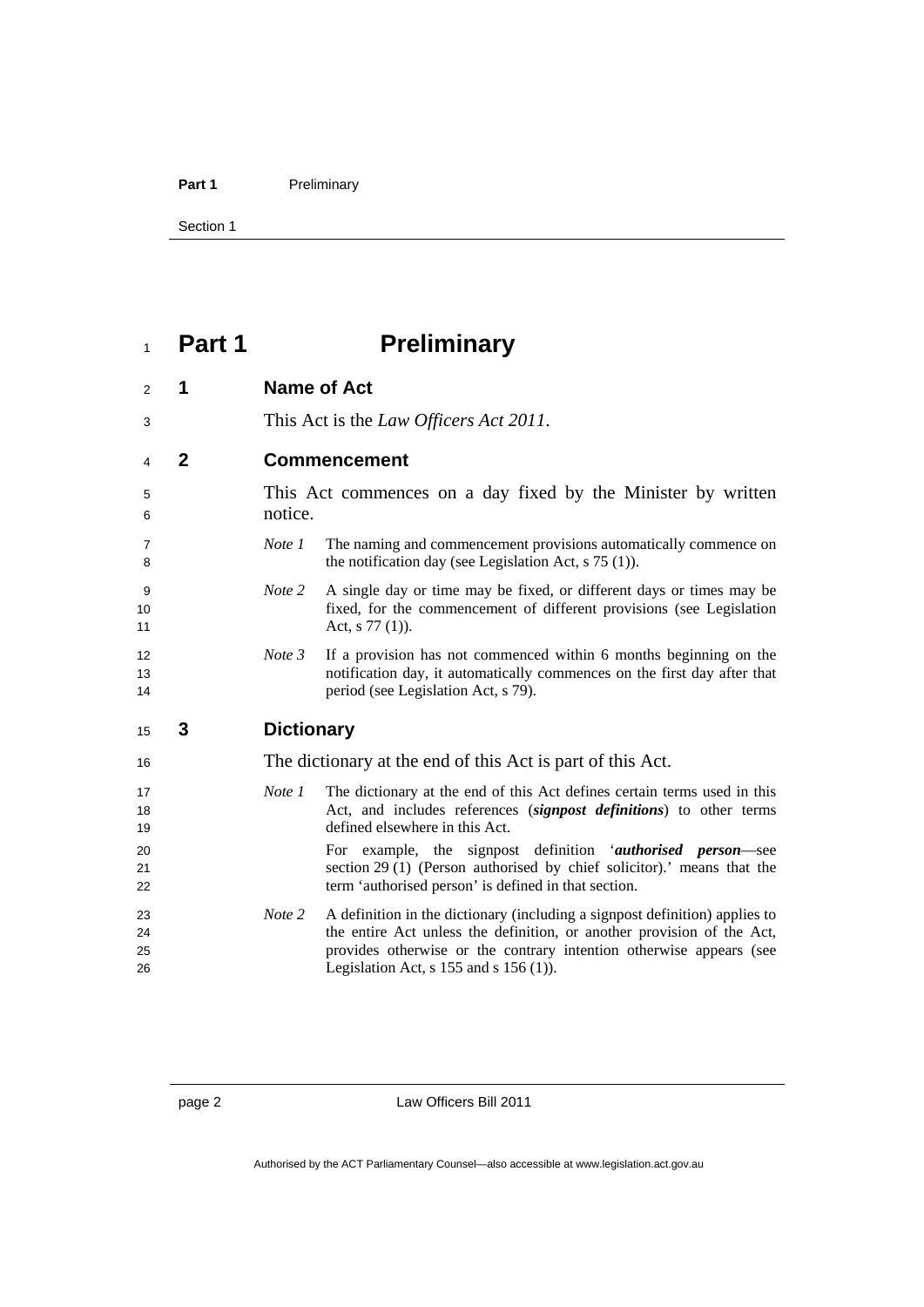| $1 \quad 4$         | <b>Notes</b> |                                                                                     |
|---------------------|--------------|-------------------------------------------------------------------------------------|
| 2                   |              | A note included in this Act is explanatory and is not part of this Act.             |
| 3<br>$\overline{4}$ | <i>Note</i>  | See the Legislation Act, s $127(1)$ , (4) and (5) for the legal status of<br>notes. |

page 3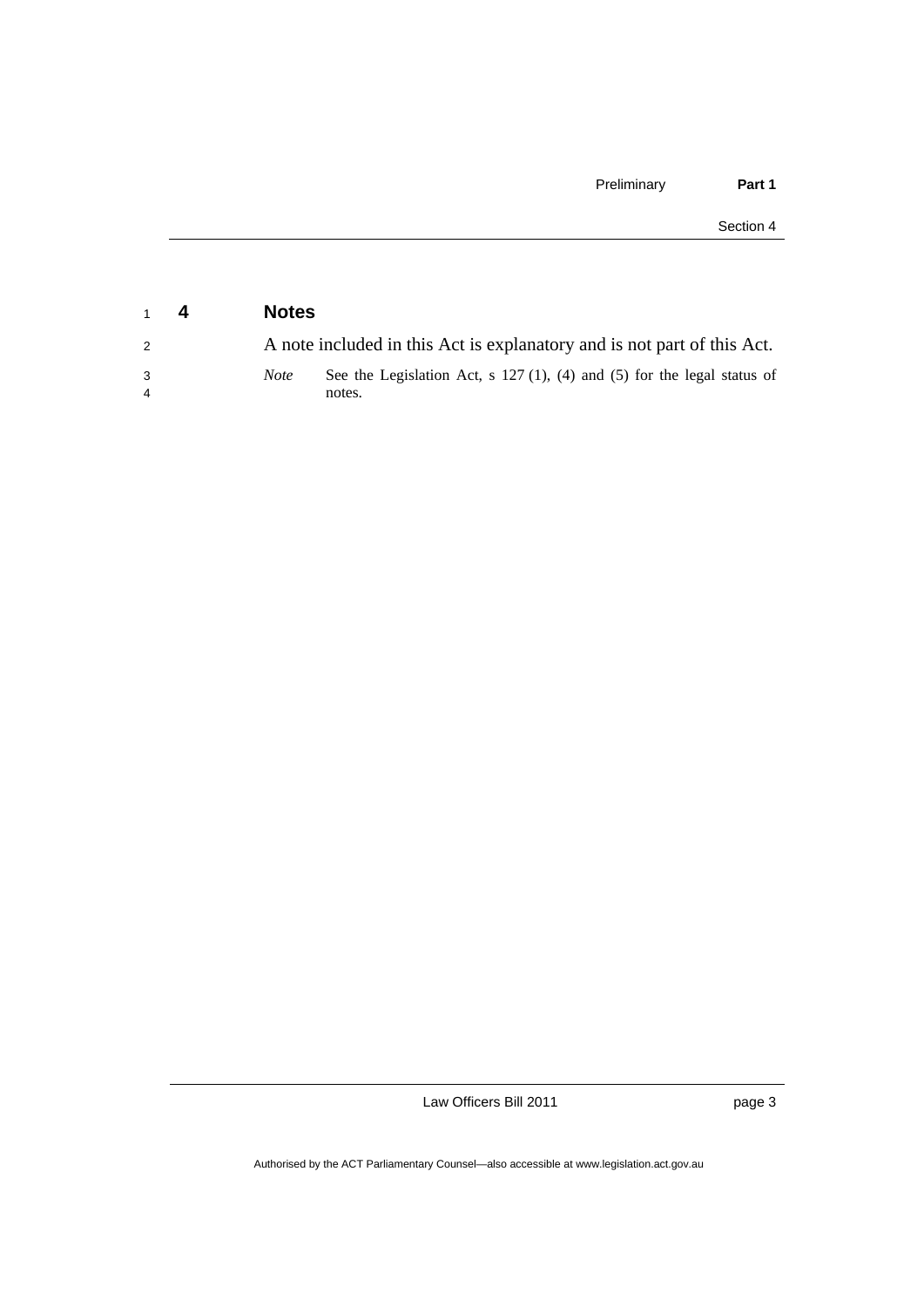| Part 2              | Attorney-General |
|---------------------|------------------|
| <b>Division 2.1</b> | General          |
| Section 5           |                  |

## <sup>1</sup>**Part 2 Attorney-General**

### <sup>2</sup>**Division 2.1 General**

| 3        | 5 | <b>Position of Attorney-General</b>                                                                                              |
|----------|---|----------------------------------------------------------------------------------------------------------------------------------|
| 4        |   | The Attorney-General is the first law officer of the Territory.                                                                  |
| 5        | 6 | <b>Attorney-General's functions</b>                                                                                              |
| 6        |   | The Attorney-General's functions are—                                                                                            |
| 7        |   | to be the chief legal representative of-<br>(a)                                                                                  |
| 8        |   | the Crown in right of the Territory; and<br>(i)                                                                                  |
| 9        |   | the Territory; and<br>(i)                                                                                                        |
| 10       |   | to be the principal legal adviser to the Territory; and<br>(b)                                                                   |
| 11<br>12 |   | to have responsibility for the administration of law and justice<br>(c)<br>in the ACT; and                                       |
| 13       |   | (d)<br>to start and conduct litigation on behalf of—                                                                             |
| 14       |   | the Crown in right of the Territory; or<br>(i)                                                                                   |
| 15       |   | the Territory; or<br>(ii)                                                                                                        |
| 16       |   | a Minister; or<br>(iii)                                                                                                          |
| 17<br>18 |   | a person suing or being sued on behalf of the Territory;<br>(iv)<br>and                                                          |
| 19<br>20 |   | to ensure that litigation mentioned in paragraph (d) is started<br>(e)<br>and conducted in accordance with proper standards; and |
| 21<br>22 |   | (f)<br>to exercise any function given to the Attorney-General under<br>another Act; and                                          |

page 4 Law Officers Bill 2011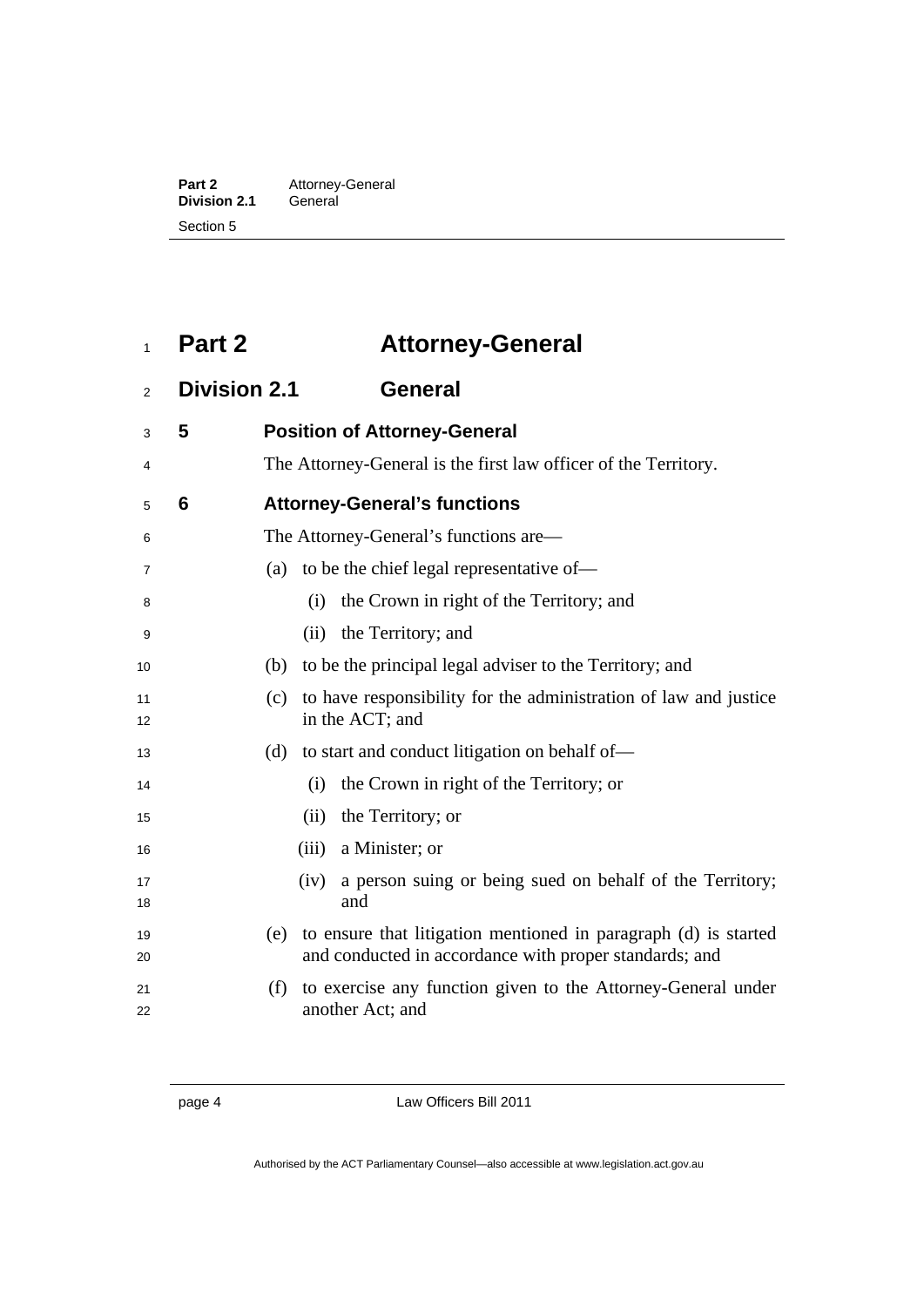| 1                                |   | to exercise any other function prescribed by regulation.<br>(g)                                                                                                                                                                                                                                                                                                                                  |
|----------------------------------|---|--------------------------------------------------------------------------------------------------------------------------------------------------------------------------------------------------------------------------------------------------------------------------------------------------------------------------------------------------------------------------------------------------|
| $\overline{2}$<br>3<br>4         |   | A provision of a law that gives an entity (including a person) a function<br><b>Note</b><br>also gives the entity powers necessary and convenient to exercise the<br>function (see Legislation Act, s 196 and dict, pt 1, def <i>entity</i> ).                                                                                                                                                   |
| 5                                | 7 | <b>Additional functions of Attorney-General</b>                                                                                                                                                                                                                                                                                                                                                  |
| 6<br>$\overline{7}$<br>8         |   | The Attorney-General also has, in relation to the Territory, the<br>traditional functions, prerogatives and privileges of State<br>Attorneys-General, subject to this Act and any other territory law.                                                                                                                                                                                           |
| 9<br>10                          | 8 | <b>Effect of Attorney-General's functions on certain</b><br>litigation                                                                                                                                                                                                                                                                                                                           |
| 11<br>12<br>13<br>14<br>15<br>16 |   | To remove any doubt, the functions of the Attorney-General,<br>including the traditional functions, prerogatives and privileges of<br>State Attorneys-General, do not prevent, and are taken never to have<br>prevented, a person authorised by the Territory, or under a territory<br>law, from starting or conducting litigation mentioned in section 6 (d)<br>(Attorney-General's functions). |
| 17                               | 9 | <b>Change of Attorney-General</b>                                                                                                                                                                                                                                                                                                                                                                |
| 18                               |   | An action, proceeding or matter (whether civil or criminal) by or                                                                                                                                                                                                                                                                                                                                |

19 against the Attorney-General does not end because of, and is not

20 affected by, a change of office-holder.

Law Officers Bill 2011

page 5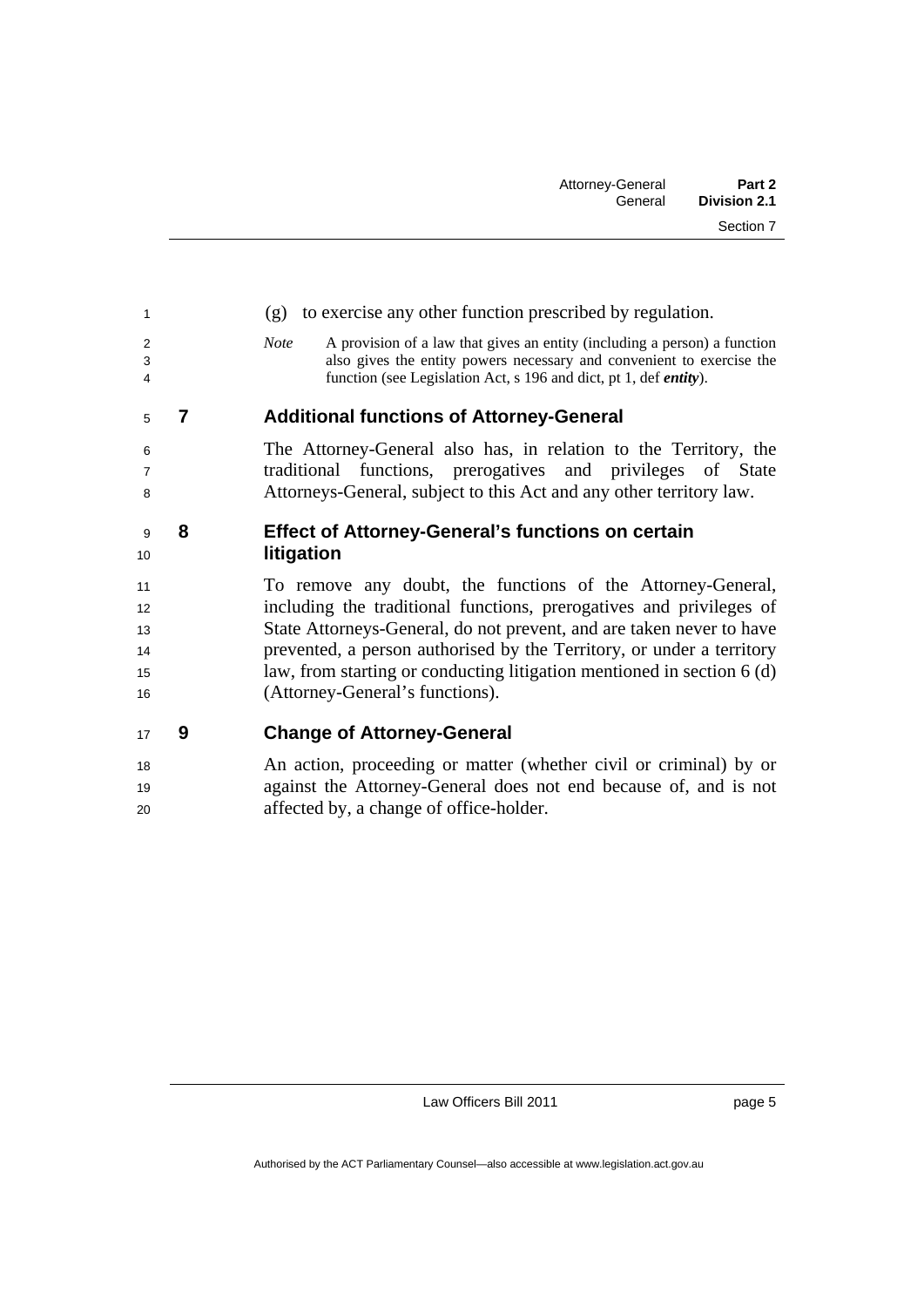| Part 2              | Attorney-General          |
|---------------------|---------------------------|
| <b>Division 2.2</b> | Legal services directions |
| Section 10          |                           |

## <sup>1</sup>**Division 2.2 Legal services directions**

| 2              | 10 |     | Meaning of territory legal work-div 2.2                                                                                                                                                                      |
|----------------|----|-----|--------------------------------------------------------------------------------------------------------------------------------------------------------------------------------------------------------------|
| 3              |    |     | In this division:                                                                                                                                                                                            |
| 4              |    |     | <i>territory legal work</i> means—                                                                                                                                                                           |
| 5<br>6         |    |     | any work performed by or on behalf of the government<br>(a)<br>solicitor in the exercise of its functions; or                                                                                                |
| $\overline{7}$ |    |     | any legal work performed by a person for any of the following:<br>(b)                                                                                                                                        |
| 8              |    |     | the Territory;<br>(i)                                                                                                                                                                                        |
| 9              |    |     | a body established by a territory law;<br>(ii)                                                                                                                                                               |
| 10<br>11       |    |     | a company or other entity in which the Territory has a<br>(iii)<br>controlling interest;                                                                                                                     |
| 12<br>13<br>14 |    |     | another entity mentioned in section 26 $(3)$ , to the extent<br>(iv)<br>that the work relates to the entity's exercise of a territory<br>function.                                                           |
| 15             | 11 |     | Legal services directions-issue                                                                                                                                                                              |
| 16<br>17       |    | (1) | Attorney-General may issue directions<br>The<br>( <i>legal</i> services<br><i>directions</i> ) that are to apply—                                                                                            |
| 18             |    |     | (a) generally to territory legal work; or                                                                                                                                                                    |
| 19<br>20       |    |     | to territory legal work being performed, or to be performed, in<br>(b)<br>relation to a particular matter.                                                                                                   |
| 21<br>22<br>23 |    | (2) | The Attorney-General must issue a legal services direction setting<br>out guidelines (the <i>model litigant guidelines</i> ) to ensure that proper<br>standards in litigation apply to territory legal work. |
| 24             |    | (3) | A legal services direction is a notifiable instrument.                                                                                                                                                       |
| 25             |    |     | <b>Note</b><br>A notifiable instrument must be notified under the Legislation Act.                                                                                                                           |

page 6 Law Officers Bill 2011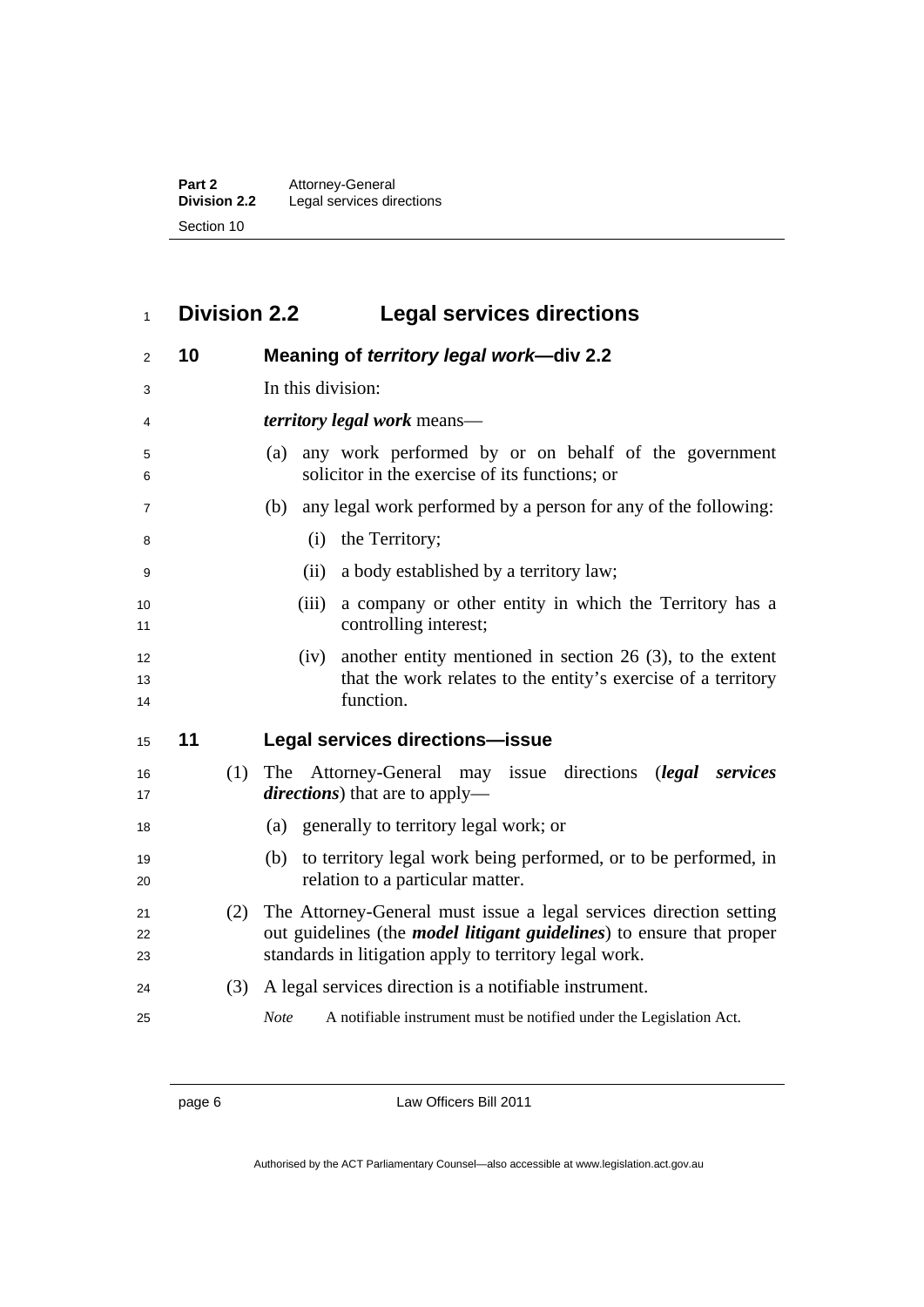| 1                          | 12 |     | Legal services directions-compliance etc                                                                                                                                                                                                                                                             |
|----------------------------|----|-----|------------------------------------------------------------------------------------------------------------------------------------------------------------------------------------------------------------------------------------------------------------------------------------------------------|
| 2<br>3                     |    | (1) | Anyone performing territory legal work must comply with a legal<br>services direction.                                                                                                                                                                                                               |
| 4<br>5                     |    | (2) | A legal services direction may be enforced only by, or on the<br>application of, the Attorney-General.                                                                                                                                                                                               |
| 6<br>7<br>8                |    | (3) | The issue of non-compliance with a legal services direction may not<br>be raised in a proceeding (whether in a court, tribunal or other body)<br>except by or on behalf of the Territory.                                                                                                            |
| 9<br>10<br>11              |    | (4) | The Attorney-General is not civilly or criminally liable for anything<br>done or omitted to be done in compliance, or purported compliance,<br>with a legal services direction.                                                                                                                      |
| 12                         | 13 |     | Legal services directions-client legal privilege                                                                                                                                                                                                                                                     |
| 13<br>14<br>15<br>16<br>17 |    | (1) | If a legal services direction requires a person to give information or<br>produce a document to someone else, the person must not refuse to<br>comply with the direction on the ground of client legal privilege<br>(also known as legal professional privilege) or any other duty of<br>confidence. |
| 18<br>19<br>20             |    | (2) | A person performing territory legal work may give information or<br>produce a document relating to the work to the Attorney-General or<br>a person authorised by the Attorney-General.                                                                                                               |
| 21<br>22<br>23             |    | (3) | A person is taken not to have breached client legal privilege or any<br>other duty of confidence in giving information or producing a<br>document under subsection (2).                                                                                                                              |
| 24<br>25<br>26<br>27       |    | (4) | If a communication that is the subject of client legal privilege is<br>disclosed under subsection $(1)$ or $(2)$ , then, despite the disclosure,<br>privilege is taken not to have been waived in relation to the<br>communication.                                                                  |
| 28<br>29                   |    | (5) | The Legislation Act, s 171 (Client legal privilege) does not apply to<br>this section.                                                                                                                                                                                                               |

page 7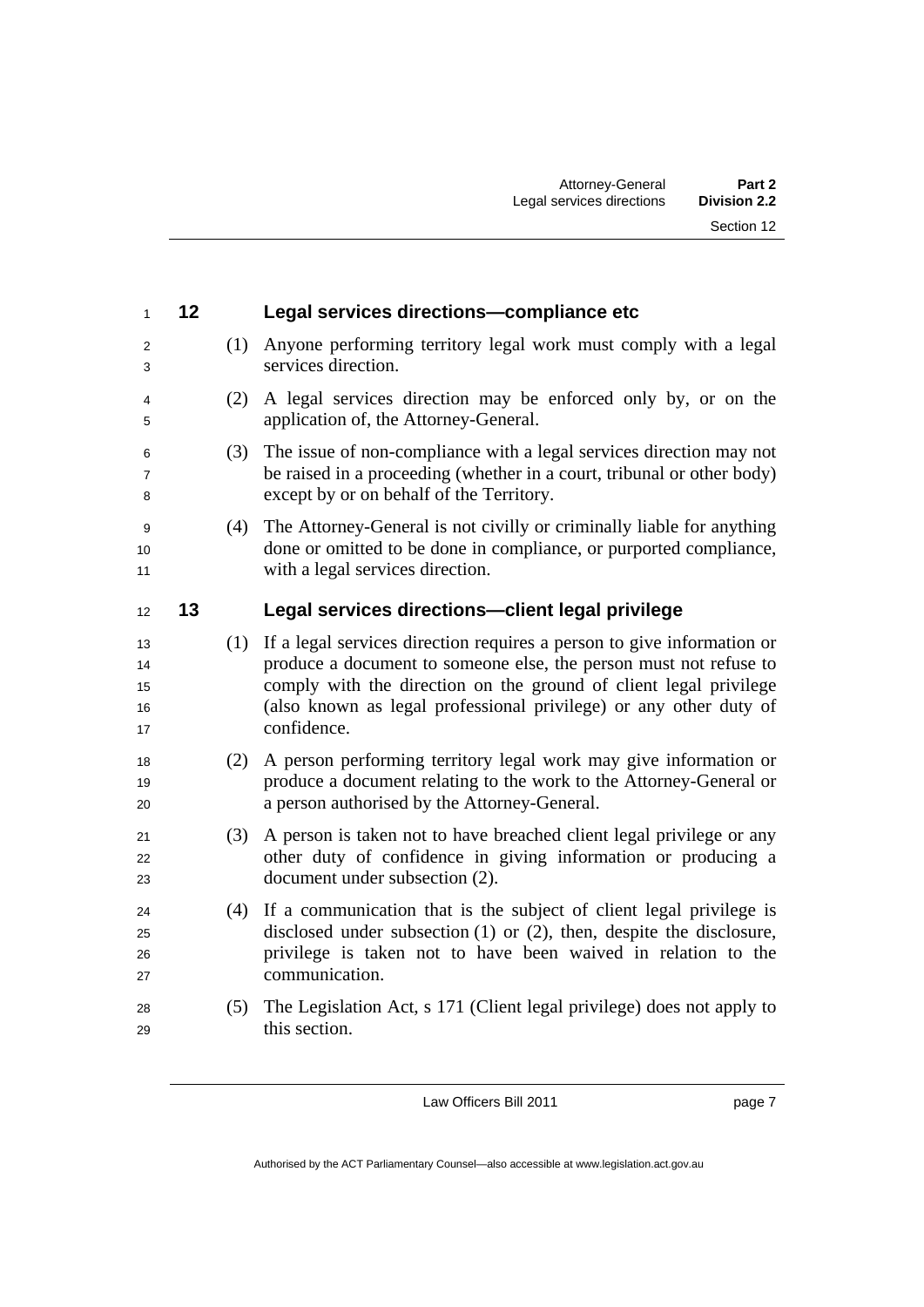| Part 2<br><b>Division 2.2</b> | Attorney-General<br>Legal services directions |
|-------------------------------|-----------------------------------------------|
|                               |                                               |
| Section 14                    |                                               |

| $\mathbf{1}$   | 14 |     | Legal services directions-performing territory legal work                                                                                                                                                  |
|----------------|----|-----|------------------------------------------------------------------------------------------------------------------------------------------------------------------------------------------------------------|
| 2<br>3<br>4    |    | (1) | A person performing territory legal work is not civilly liable for<br>anything done or omitted to be done honestly and without<br>recklessness-                                                            |
| 5              |    |     | in complying with a legal services direction; or<br>(a)                                                                                                                                                    |
| 6<br>7         |    |     | in the reasonable belief that the act or omission complied with<br>(b)<br>a legal services direction.                                                                                                      |
| 8<br>9         |    | (2) | Any civil liability that would, apart from this section, attach to a<br>person attaches instead to the Territory.                                                                                          |
| 10<br>11       | 15 |     | Legal services directions-reporting on model litigant<br>guidelines                                                                                                                                        |
| 12<br>13       |    | (1) | Each report prepared by the director-general under the Annual<br>Reports (Government Agencies) Act 2004 must-                                                                                              |
| 14<br>15<br>16 |    |     | (a) describe the measures taken by the administrative unit during<br>the financial year to ensure compliance with the model litigant<br>guidelines; and                                                    |
| 17<br>18       |    |     | provide information concerning any breaches of the model<br>(b)<br>litigant guidelines during the financial year.                                                                                          |
| 19             |    | (2) | Each director-general (other than the stated director-general) must—                                                                                                                                       |
| 20<br>21       |    |     | prepare a report setting out the matters mentioned in<br>(a)<br>subsection $(1)$ (a) and (b) for the administrative unit; and                                                                              |
| 22<br>23       |    |     | (b) give the report to the stated director-general not later than<br>21 days after the end of the financial year.                                                                                          |
| 24<br>25<br>26 |    | (3) | report prepared by the stated director-general under<br>The<br>subsection (1) must include a summary of each report given to the<br>director-general under subsection (2) for the relevant financial year. |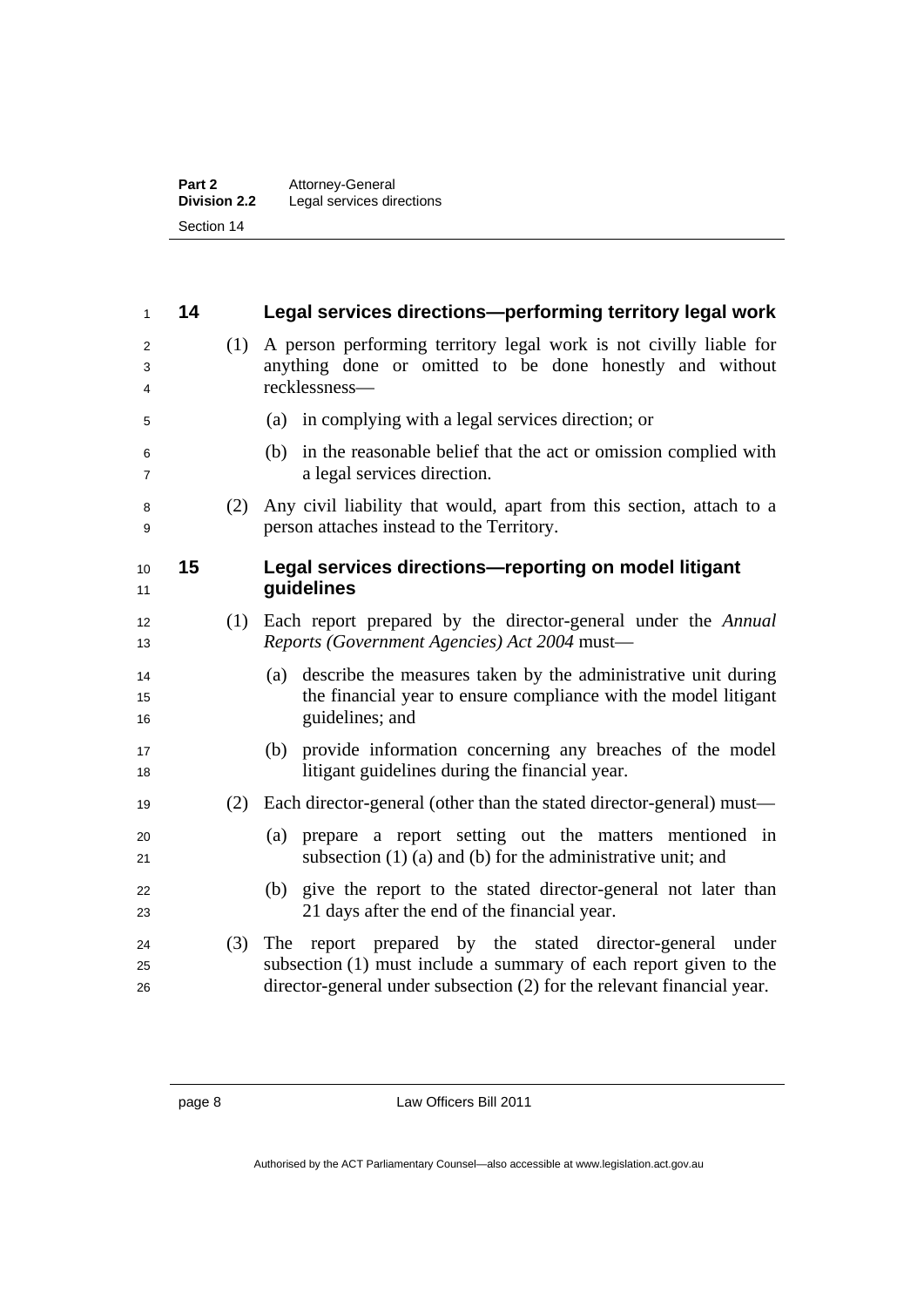<sup>2</sup>*stated director-general* means the director-general of the 3 administrative unit responsible for this Act.

Law Officers Bill 2011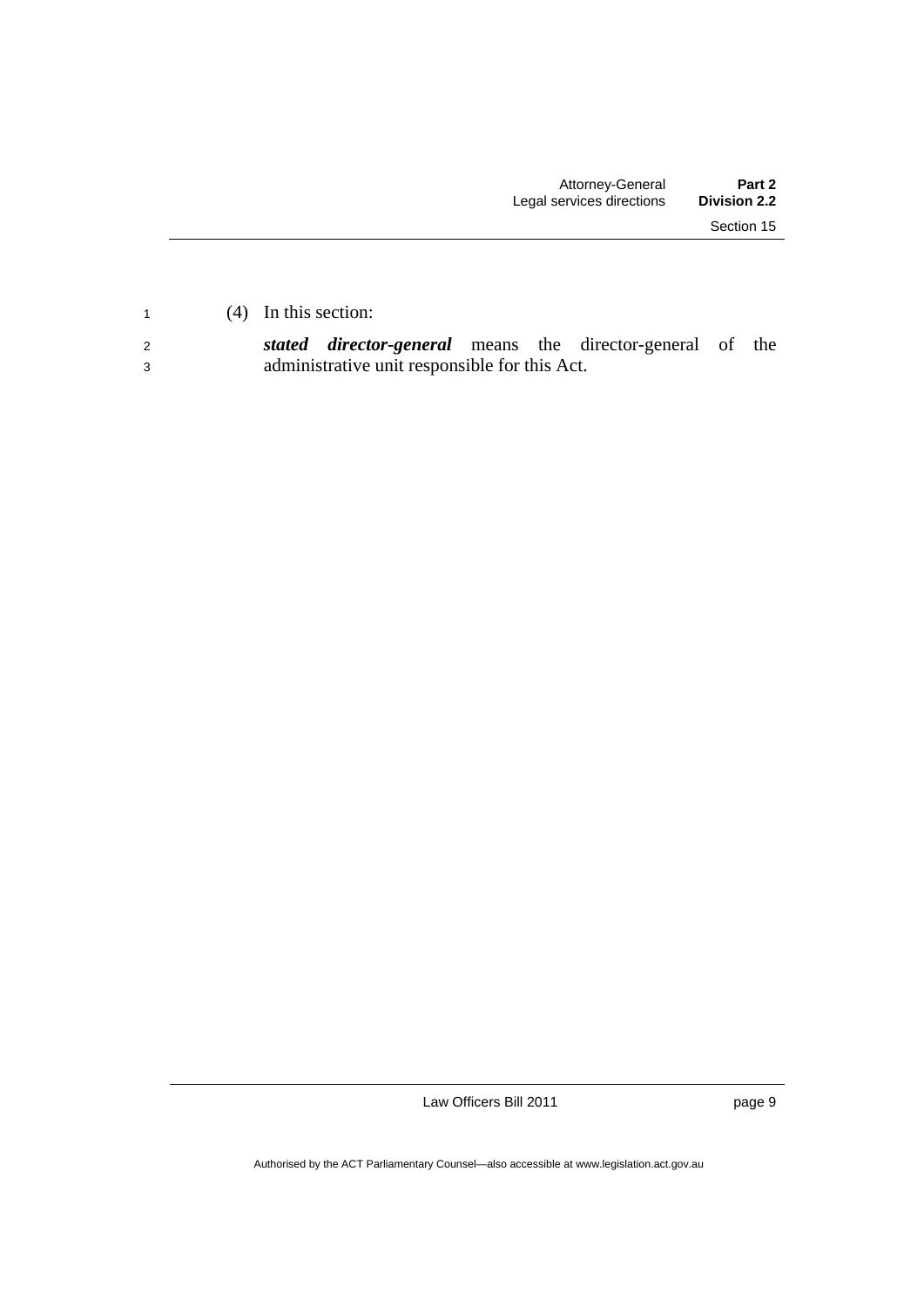#### Part 3 **Solicitor-general**

Section 16

## **Part 3 Solicitor-general**

| 2                    | 16 |     | <b>Appointment of Solicitor-General</b>                                                                                                                                                                                                              |
|----------------------|----|-----|------------------------------------------------------------------------------------------------------------------------------------------------------------------------------------------------------------------------------------------------------|
| 3<br>4               |    | (1) | The Executive may appoint a person to be the Solicitor-General for<br>the Territory.                                                                                                                                                                 |
| 5<br>6               |    |     | Note 1<br>For the making of appointments (including acting appointments), see<br>the Legislation Act, pt 19.3.                                                                                                                                       |
| 7<br>8               |    |     | Note 2<br>In particular, an appointment may be made by naming a person or<br>nominating the occupant of a position (see Legislation Act, s 207).                                                                                                     |
| 9<br>10<br>11        |    | (2) | Executive<br>the<br>However,<br>must<br>appoint<br>not<br>a<br>person<br>as<br>solicitor-general unless the person is a legal practitioner and has<br>been for not less than 5 years.                                                                |
| 12                   |    | (3) | The solicitor-general must be appointed for not longer than 7 years.                                                                                                                                                                                 |
| 13<br>14<br>15       |    |     | A person may be reappointed to a position if the person is eligible to be<br><b>Note</b><br>appointed to the position (see Legislation Act, s 208 and dict, pt 1,<br>def <i>appoint</i> ).                                                           |
| 16<br>17<br>18<br>19 |    | (4) | The conditions of appointment of the solicitor-general are the<br>conditions agreed between the Executive and the solicitor-general<br>that are stated in the appointment, subject to any determination<br>under the Remuneration Tribunal Act 1995. |
| 20                   |    | (5) | The appointment of the solicitor-general is a notifiable instrument.                                                                                                                                                                                 |
| 21                   |    |     | A notifiable instrument must be notified under the Legislation Act.<br><b>Note</b>                                                                                                                                                                   |
| 22                   | 17 |     | Solicitor-general's functions and entitlements                                                                                                                                                                                                       |
| 23                   |    | (1) | The solicitor-general's functions are—                                                                                                                                                                                                               |
| 24                   |    |     | to act, at the request of the Attorney-General, as counsel for-<br>(a)                                                                                                                                                                               |
| 25                   |    |     | the Crown in right of the Territory; or<br>(i)                                                                                                                                                                                                       |
| 26                   |    |     | the Territory; or<br>(ii)                                                                                                                                                                                                                            |
|                      |    |     |                                                                                                                                                                                                                                                      |

page 10 Law Officers Bill 2011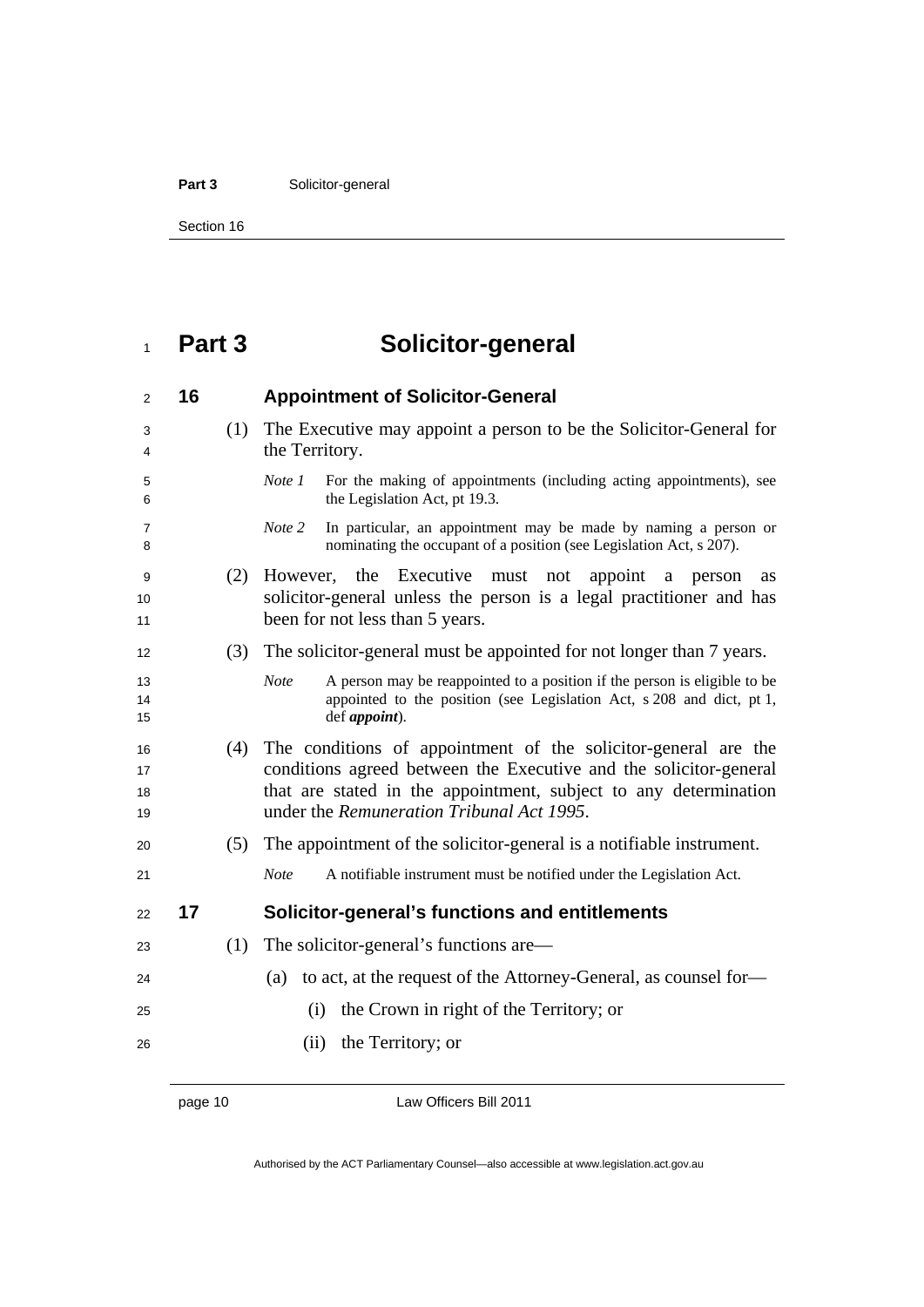| 1        |    |     | any other entity; and<br>(iii)                                                                                                                     |
|----------|----|-----|----------------------------------------------------------------------------------------------------------------------------------------------------|
| 2        |    |     | to exercise other functions of counsel as the Attorney-General<br>(b)                                                                              |
| 3        |    |     | directs; and                                                                                                                                       |
| 4        |    |     | chief<br>solicitor's<br>functions<br>(c)<br>exercise<br>the<br>if<br>the<br>to                                                                     |
| 5        |    |     | Attorney-General directs the solicitor-general to exercise those<br>functions; and                                                                 |
| 6        |    |     |                                                                                                                                                    |
| 7<br>8   |    |     | (d) to exercise any function given to the solicitor-general under<br>this Act, another territory law or a law of the Commonwealth.                 |
| 9        |    |     | A provision of a law that gives an entity (including a person) a function<br><b>Note</b>                                                           |
| 10<br>11 |    |     | also gives the entity powers necessary and convenient to exercise the<br>function (see Legislation Act, s 196 and dict, pt 1, def <i>entity</i> ). |
| 12       |    | (2) | A direction under subsection $(1)$ (c) is a notifiable instrument.                                                                                 |
| 13       |    |     | <b>Note</b><br>A notifiable instrument must be notified under the Legislation Act.                                                                 |
| 14<br>15 |    | (3) | If a direction under subsection $(1)$ $(c)$ is in force, the<br>solicitor-general is taken to be the chief solicitor for all purposes.             |
| 16<br>17 |    | (4) | The solicitor-general is entitled to the following when exercising the<br>solicitor-general's functions:                                           |
| 18       |    |     | to practise as a legal practitioner in any court;<br>(a)                                                                                           |
| 19       |    |     | to all the rights and privileges of a legal practitioner who holds<br>(b)                                                                          |
| 20       |    |     | a current unrestricted practising certificate under the Legal                                                                                      |
| 21       |    |     | Profession Act 2006.                                                                                                                               |
| 22       | 18 |     | <b>Leave of absence</b>                                                                                                                            |
| 23       |    |     | The Attorney-General may grant leave of absence to<br>the                                                                                          |
| 24       |    |     | solicitor-general on the conditions about remuneration<br>and                                                                                      |
| 25       |    |     | otherwise that the Attorney-General decides.                                                                                                       |

page 11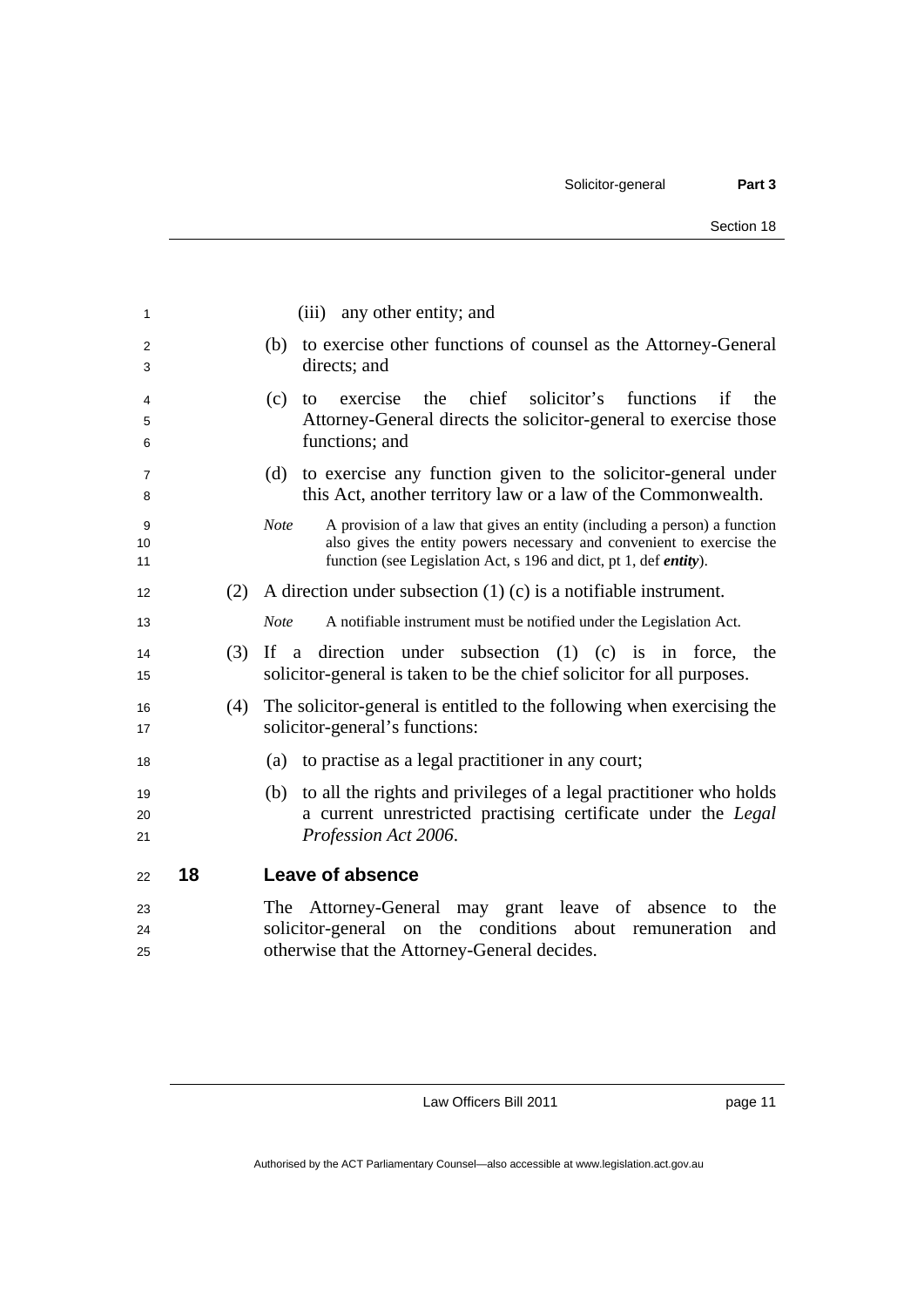#### Part 3 **Solicitor-general**

Section 19

| 1                             | 19 |     | Solicitor-general must not do other work                                                                                                                                                                           |
|-------------------------------|----|-----|--------------------------------------------------------------------------------------------------------------------------------------------------------------------------------------------------------------------|
| 2<br>3<br>4                   |    | (1) | The solicitor-general must not, without the Attorney-General's<br>consent, do either of the following except when exercising the<br>solicitor-general's functions:                                                 |
| 5                             |    |     | (a) practice as a legal practitioner;                                                                                                                                                                              |
| 6                             |    |     | (b) have paid employment.                                                                                                                                                                                          |
| 7<br>8<br>9                   |    | (2) | However, if a direction under section 17 (1) (c) (Solicitor-general's<br>functions and entitlements) is in force, subsection (1) does not apply<br>in relation to the exercise of the chief solicitor's functions. |
| 10                            | 20 |     | <b>Disclosure of interests</b>                                                                                                                                                                                     |
| 11<br>$12 \overline{ }$<br>13 |    |     | solicitor-general must give<br>written<br>The<br>notice<br>the<br>to<br>Attorney-General of all direct or indirect financial interests that the<br>solicitor-general has or acquires—                              |
| 14                            |    |     | (a) in a business, whether in the ACT or elsewhere; or                                                                                                                                                             |
| 15<br>16                      |    |     | (b) in a corporation carrying on a business mentioned in<br>paragraph (a).                                                                                                                                         |
| 17                            | 21 |     | <b>Ending appointment</b>                                                                                                                                                                                          |
| 18<br>19                      |    | (1) | The Executive may end the appointment of a person<br>as<br>solicitor-general for-                                                                                                                                  |
| 20                            |    |     | (a) misbehaviour; or                                                                                                                                                                                               |
| 21<br>22                      |    |     | physical or mental incapacity, if the incapacity substantially<br>(b)<br>affects the exercise of the person's functions; or                                                                                        |
| 23<br>24                      |    |     | failing to comply with section 19 (Solicitor-general must not<br>(c)<br>do other work).                                                                                                                            |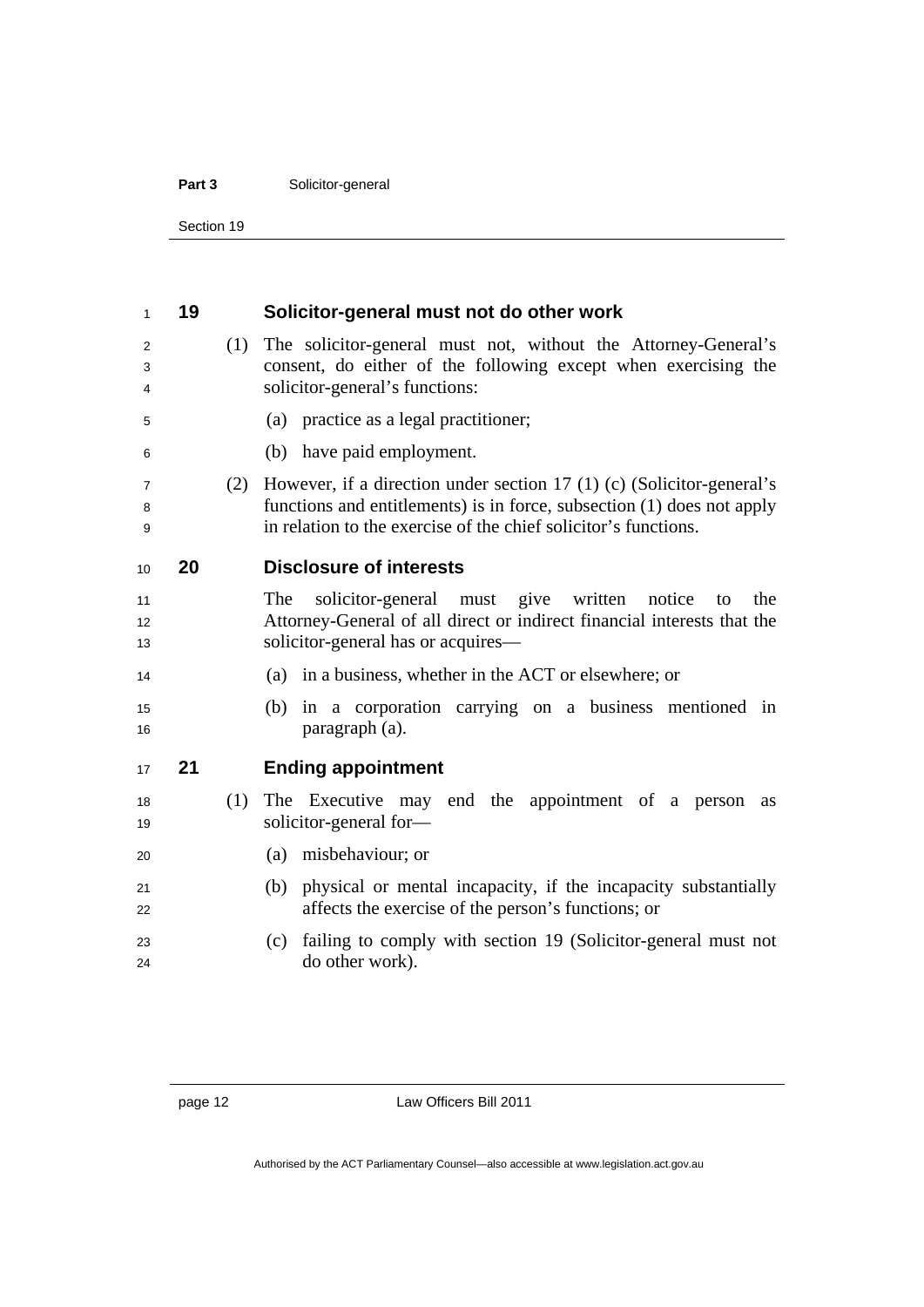|    | (2) | The Executive must end the person's appointment if the person—                                                                                                                                                          |
|----|-----|-------------------------------------------------------------------------------------------------------------------------------------------------------------------------------------------------------------------------|
|    |     | becomes bankrupt or personally insolvent; or<br>(a)                                                                                                                                                                     |
|    |     | Bankrupt or personally insolvent-see the Legislation Act,<br><b>Note</b><br>dictionary, pt 1.                                                                                                                           |
|    |     | is absent, other than on leave granted under section 18 (Leave<br>(b)<br>of absence), for 14 consecutive days or for 28 days in any<br>12-month period; or                                                              |
|    |     | fails, without reasonable excuse, to comply with the person's<br>(c)<br>obligations under section 20 (Disclosure of interests).                                                                                         |
|    |     | <b>Note</b><br>A person's appointment also ends if the person resigns (see Legislation<br>Act, s 210).                                                                                                                  |
| 22 |     | <b>Staff</b>                                                                                                                                                                                                            |
|    | (1) | This section applies if a direction under section 17 (1) (c)<br>(Solicitor-general's functions and entitlements) is in force.                                                                                           |
|    | (2) | The staff assisting the solicitor-general must be employed under the<br>Public Sector Management Act 1994.                                                                                                              |
|    | (3) | The solicitor-general has the powers mentioned in the <i>Public Sector</i><br>Management Act 1994, section 25 (3) (Powers of certain statutory<br>office-holders) in relation to the staff of the government solicitor. |
| 23 |     | <b>Consultants</b>                                                                                                                                                                                                      |
|    | (1) | The solicitor-general may, for the Territory, engage consultants to,<br>or to perform services for, the solicitor-general.                                                                                              |
|    | (2) | Consultants are to be engaged on written terms decided by the<br>solicitor-general that are approved by the Attorney-General.                                                                                           |
|    | (3) | However, this section does not give the solicitor-general a power to<br>enter into a contract of employment.                                                                                                            |
|    |     |                                                                                                                                                                                                                         |

page 13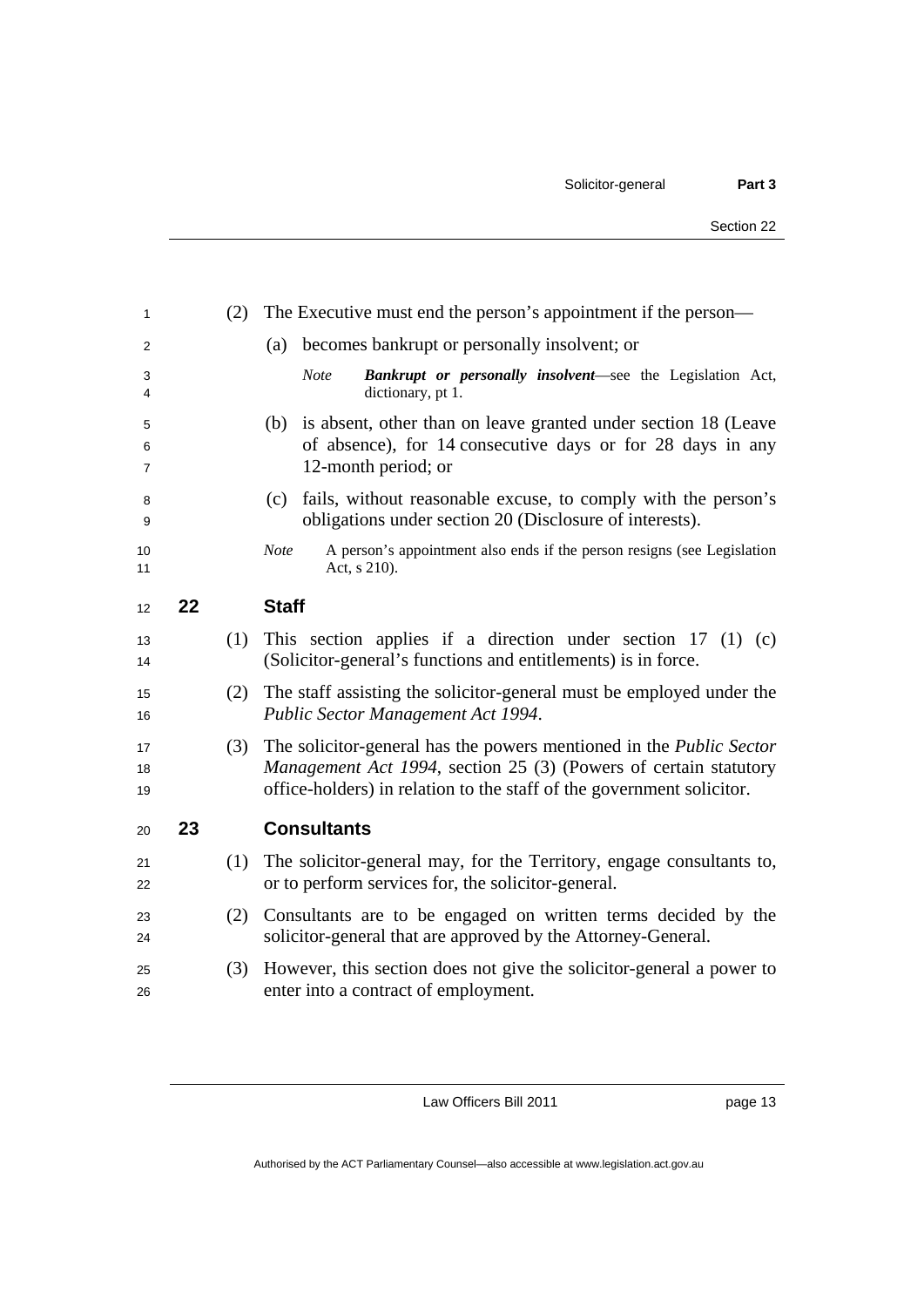#### Part 3 **Solicitor-general**

Section 24

#### **24 Other staffing arrangements**

The solicitor-general may make arrangements with a director-general for the use of the services of public servants, or the use of facilities, in the administrative unit under the director-general's control.

#### **25 Delegation by solicitor-general**

The solicitor-general may delegate the solicitor-general's functions under a territory law to an authorised person.

*Note* For the making of delegations and the exercise of delegated functions, 10 see the Legislation Act, pt 19.4.

page 14 Law Officers Bill 2011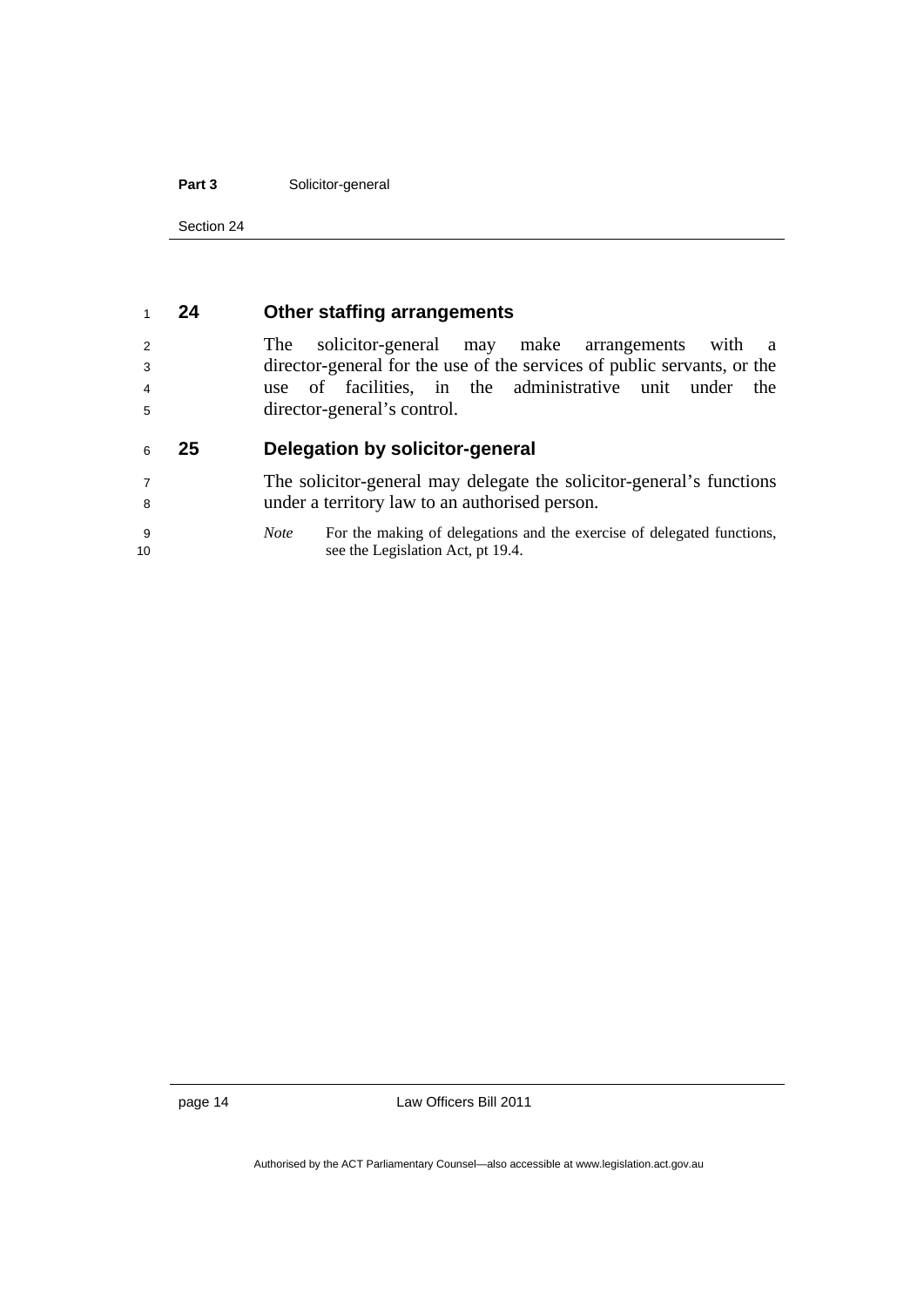### **Part 4 Government solicitor**

| 2              | 26  | <b>Government solicitor</b>                                                                                                                                                              |
|----------------|-----|------------------------------------------------------------------------------------------------------------------------------------------------------------------------------------------|
| 3              | (1) | The Government Solicitor for the Territory is established.                                                                                                                               |
| 4<br>5         |     | <i>Established</i> includes continued in existence (see Legislation Act, dict,<br><b>Note</b><br>pt 1, def <i>establish</i> ).                                                           |
| 6              | (2) | The government solicitor is a body corporate.                                                                                                                                            |
| 7              | (3) | The government solicitor may act as legal practitioner for-                                                                                                                              |
| 8              |     | the Crown in right of the Territory; or<br>(a)                                                                                                                                           |
| 9              |     | the Territory; or<br>(b)                                                                                                                                                                 |
| 10             |     | a person suing or being sued on behalf of the Territory; or<br>(c)                                                                                                                       |
| 11             |     | a Minister; or<br>(d)                                                                                                                                                                    |
| 12             |     | a body established under an enactment; or<br>(e)                                                                                                                                         |
| 13<br>14       |     | a company or other entity in which the Territory or a territory<br>(f)<br>entity has a controlling interest; or                                                                          |
| 15             |     | a person if the person—<br>(g)                                                                                                                                                           |
| 16             |     | is a public employee; or<br>(i)                                                                                                                                                          |
| 17             |     | was a public employee; or<br>(ii)                                                                                                                                                        |
| 18<br>19<br>20 |     | is or was an officer or employee of a company, joint<br>(iii)<br>venture or trust in which the Territory or a territory entity<br>has a controlling interest; or                         |
| 21             |     | (h)<br>a person holding office under an enactment; or                                                                                                                                    |
| 22<br>23<br>24 |     | a person who is or was a trustee, director or board member of a<br>(i)<br>company, joint venture or trust in which the Territory or a<br>territory entity has a controlling interest; or |

Law Officers Bill 2011

page 15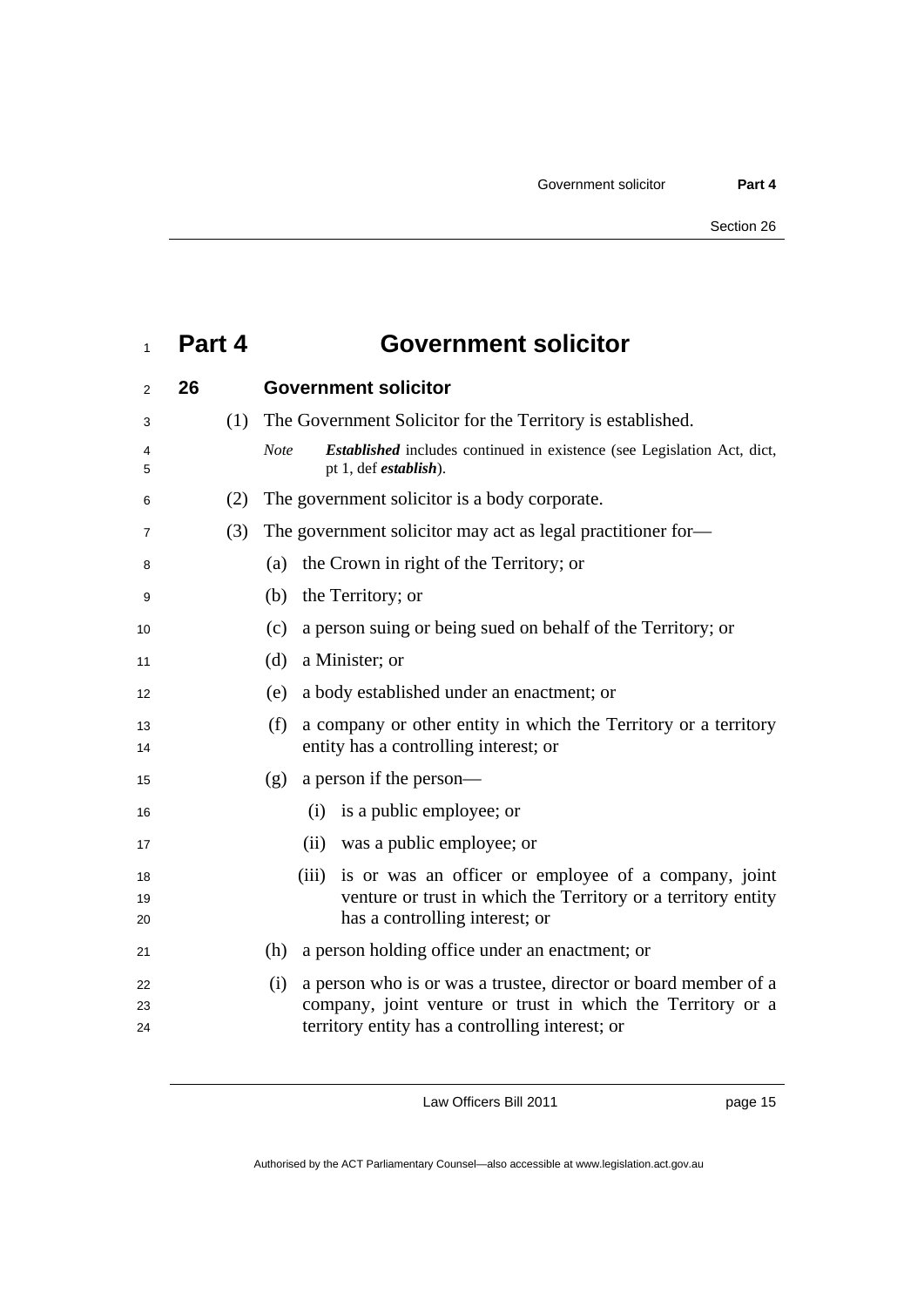#### **Part 4 Government solicitor**

Section 27

| 1<br>2<br>3<br>4 |    |     | (i) the government solicitor (however described) of<br>the<br>Commonwealth, a State, another Territory or a foreign country,<br>by arrangement, as agent on behalf of clients of that solicitor;<br>or                                  |
|------------------|----|-----|-----------------------------------------------------------------------------------------------------------------------------------------------------------------------------------------------------------------------------------------|
| 5<br>6           |    |     | any other entity for whom the Minister requests the<br>(k)<br>government solicitor to act.                                                                                                                                              |
| 7<br>8<br>9      |    |     | Note<br>A provision of a law that gives an entity (including a person) a function<br>also gives the entity powers necessary and convenient to exercise the<br>function (see Legislation Act, s 196 and dict, pt 1, def <i>entity</i> ). |
| 10<br>11         |    | (4) | The government solicitor is entitled to the following when acting as<br>mentioned in subsection (3):                                                                                                                                    |
| 12               |    |     | (a) to practise as a legal practitioner in any court;                                                                                                                                                                                   |
| 13<br>14<br>15   |    |     | (b) to all the rights and privileges of a legal practitioner who holds<br>a current unrestricted practising certificate under the Legal<br>Profession Act 2006.                                                                         |
| 16<br>17<br>18   |    | (5) | Subsection $(3)$ $(f)$ , $(g)$ $(ii)$ and $(ii)$ and $(i)$ apply to a matter only if<br>the chief solicitor decides that the Territory has an interest in the<br>outcome of the matter.                                                 |
| 19               |    | (6) | In this section:                                                                                                                                                                                                                        |
| 20               |    |     | <i>territory entity—see the Auditor-General Act 1996, dictionary.</i>                                                                                                                                                                   |
| 21               | 27 |     | Government solicitor may act for more than 1 party                                                                                                                                                                                      |
| 22<br>23<br>24   |    |     | The government solicitor may act in a matter for 2 or more parties<br>who have conflicting interests in the matter if it has been approved<br>by the Attorney-General-                                                                  |
| 25               |    |     | (a) in relation to the particular matter; or                                                                                                                                                                                            |
| 26<br>27         |    |     | by written arrangements covering the circumstances in which<br>(b)<br>the government solicitor may act for 2 or more parties.                                                                                                           |

page 16 Law Officers Bill 2011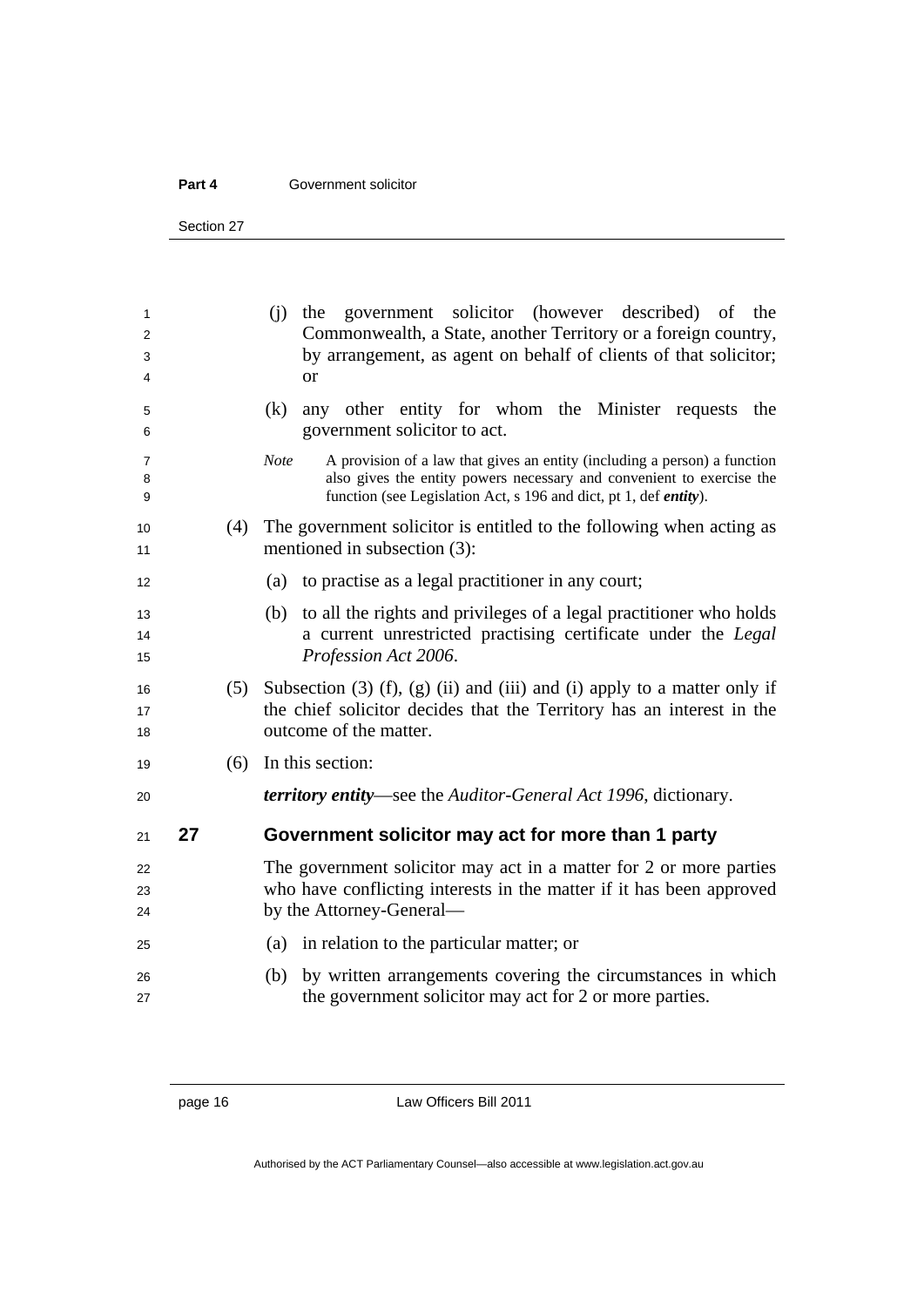| 1              | 28 |     | <b>Chief solicitor</b>                                                                                                                                                                                                                         |
|----------------|----|-----|------------------------------------------------------------------------------------------------------------------------------------------------------------------------------------------------------------------------------------------------|
| 2<br>3         |    | (1) | The chief solicitor may act personally in the government solicitor's<br>name.                                                                                                                                                                  |
| 4<br>5         |    | (2) | The chief solicitor is entitled to the following when acting in the<br>government solicitor's name:                                                                                                                                            |
| 6              |    |     | to practise as a legal practitioner in any court;<br>(a)                                                                                                                                                                                       |
| 7<br>8<br>9    |    |     | to all the rights and privileges of a legal practitioner who holds<br>(b)<br>a current unrestricted practising certificate under the Legal<br>Profession Act 2006.                                                                             |
| 10<br>11<br>12 |    |     | A provision of a law that gives an entity (including a person) a function<br><b>Note</b><br>also gives the entity powers necessary and convenient to exercise the<br>function (see Legislation Act, s 196 and dict, pt 1, def <i>entity</i> ). |
| 13             | 29 |     | Person authorised by chief solicitor                                                                                                                                                                                                           |
| 14<br>15<br>16 |    | (1) | The chief solicitor may authorise a qualified officer of the relevant<br>administrative unit to act in the government solicitor's name (an<br><i>authorised person</i> ), either generally or as stated in the authorisation.                  |
| 17             |    | (2) | An authorisation is a notifiable instrument.                                                                                                                                                                                                   |
| 18             |    |     | <b>Note</b><br>A notifiable instrument must be notified under the Legislation Act.                                                                                                                                                             |
| 19<br>20       |    | (3) | An authorised person is responsible to the chief solicitor and,<br>through the chief solicitor, to the Attorney-General.                                                                                                                       |
| 21<br>22       |    | (4) | An authorised person must comply with a direction (if any) given to<br>the person by the chief solicitor.                                                                                                                                      |
| 23<br>24<br>25 |    | (5) | Anything done or omitted to be done by an authorised person under<br>a direction given to the person by the chief solicitor is taken to have<br>been done or omitted to be done by the chief solicitor personally.                             |
| 26             |    | (6) | In this section:                                                                                                                                                                                                                               |
| 27             |    |     | <i>qualified officer</i> means an officer who is a legal practitioner.                                                                                                                                                                         |

page 17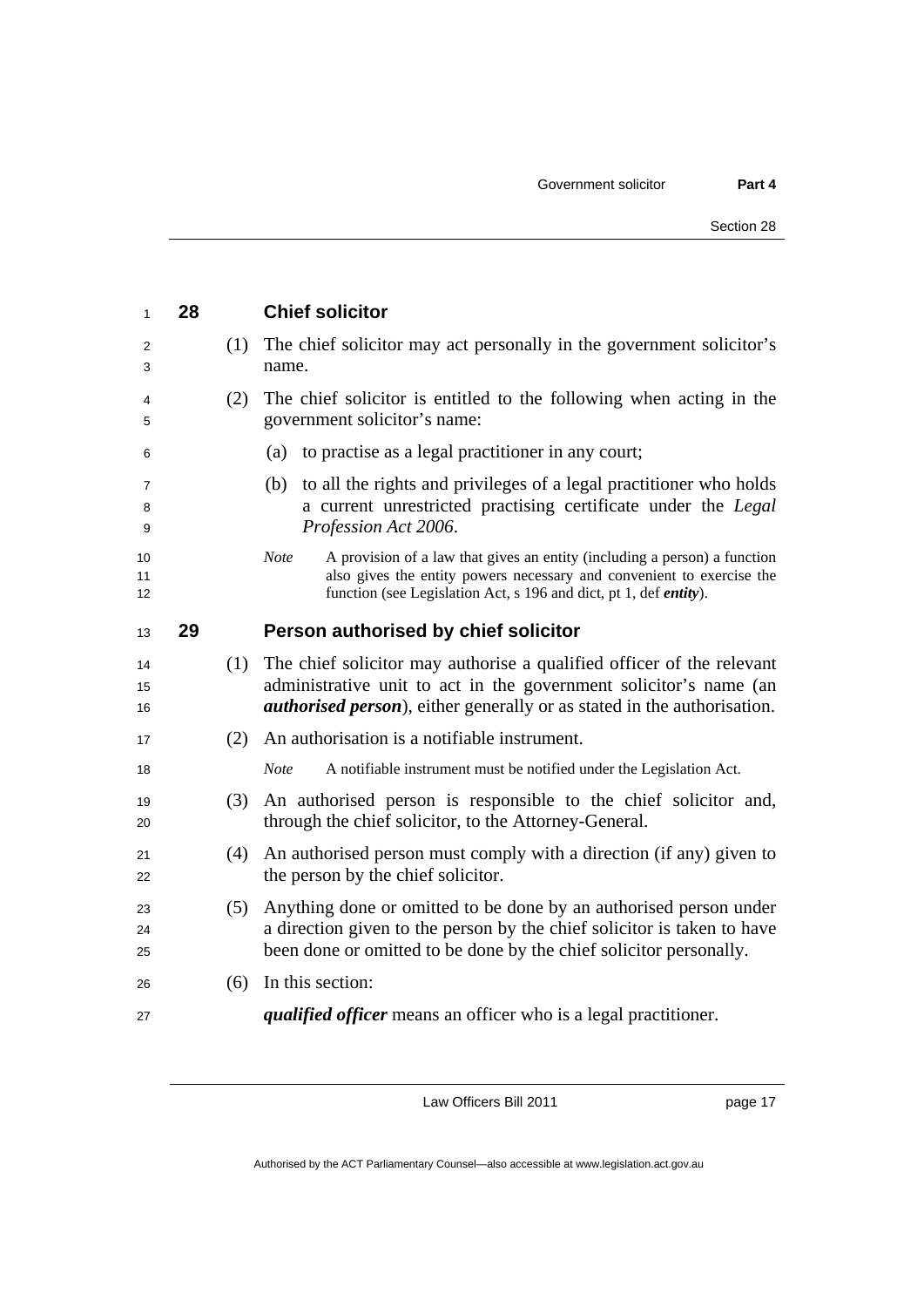#### **Part 4 Government solicitor**

Section 30

| $\mathbf{1}$                       | 30 |     | Acting in government solicitor's name                                                                                                                                                                                                                                                                                |
|------------------------------------|----|-----|----------------------------------------------------------------------------------------------------------------------------------------------------------------------------------------------------------------------------------------------------------------------------------------------------------------------|
| $\overline{2}$<br>3<br>4           |    | (1) | Anything done in the government solicitor's name under the<br>direction or authority of the chief solicitor or an authorised person is<br>taken to have been done by the government solicitor.                                                                                                                       |
| 5<br>6<br>$\overline{7}$<br>8<br>9 |    | (2) | However, the chief solicitor or an authorised person has, in relation<br>to a relevant thing, the duties and obligations that the chief solicitor<br>or person would have if the thing had been done or omitted to be<br>done in the course of practise by the chief solicitor or person as a<br>legal practitioner. |
| 10                                 |    | (3) | In this section:                                                                                                                                                                                                                                                                                                     |
| 11<br>12<br>13<br>14               |    |     | <i>relevant thing</i> , in relation to a person, means anything done or<br>omitted to be done by the person, or by anyone at the person's<br>direction or under the person's authority, in the government<br>solicitor's name.                                                                                       |
| 15<br>16                           | 31 |     | Certain references taken to include reference to<br>government solicitor                                                                                                                                                                                                                                             |
| 17<br>18<br>19<br>20<br>21         |    | (1) | In a relevant instrument, a reference to <b>the</b> Crown Solicitor for the<br>Commonwealth, a Deputy Crown Solicitor for the Commonwealth,<br>the Australian Government Solicitor or a director of legal services<br>for the Commonwealth includes a reference to the government<br>solicitor.                      |
| 22                                 |    | (2) | In this section:                                                                                                                                                                                                                                                                                                     |
| 23<br>24<br>25                     |    |     | <i>relevant instrument</i> means an instrument relating to the Territory,<br>the government of the Territory or any asset, right, liability or<br>obligation of the Territory, and includes—                                                                                                                         |
| 26                                 |    |     | (a) a statutory instrument; and                                                                                                                                                                                                                                                                                      |
| 27<br>28                           |    |     | an award, other determination or order or an industrial<br>(b)<br>agreement; and                                                                                                                                                                                                                                     |
| 29                                 |    |     | any other order (whether executive, judicial or otherwise); and<br>(c)                                                                                                                                                                                                                                               |

page 18 **Law Officers Bill 2011**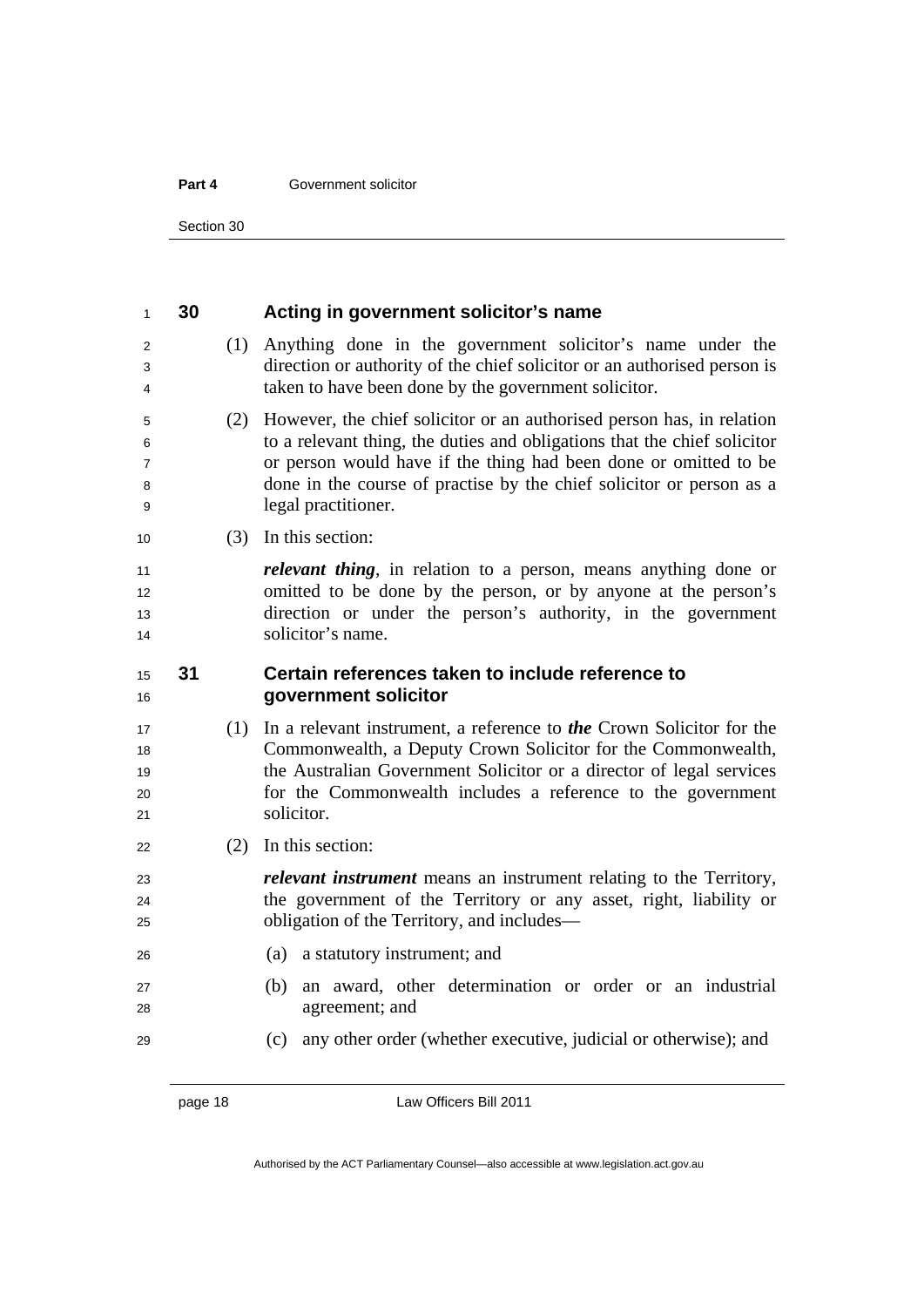| (d) a contract, agreement or arrangement; and                       |
|---------------------------------------------------------------------|
| (e) a pleading in, or process issued in connection with, a legal or |
| other proceeding.                                                   |

page 19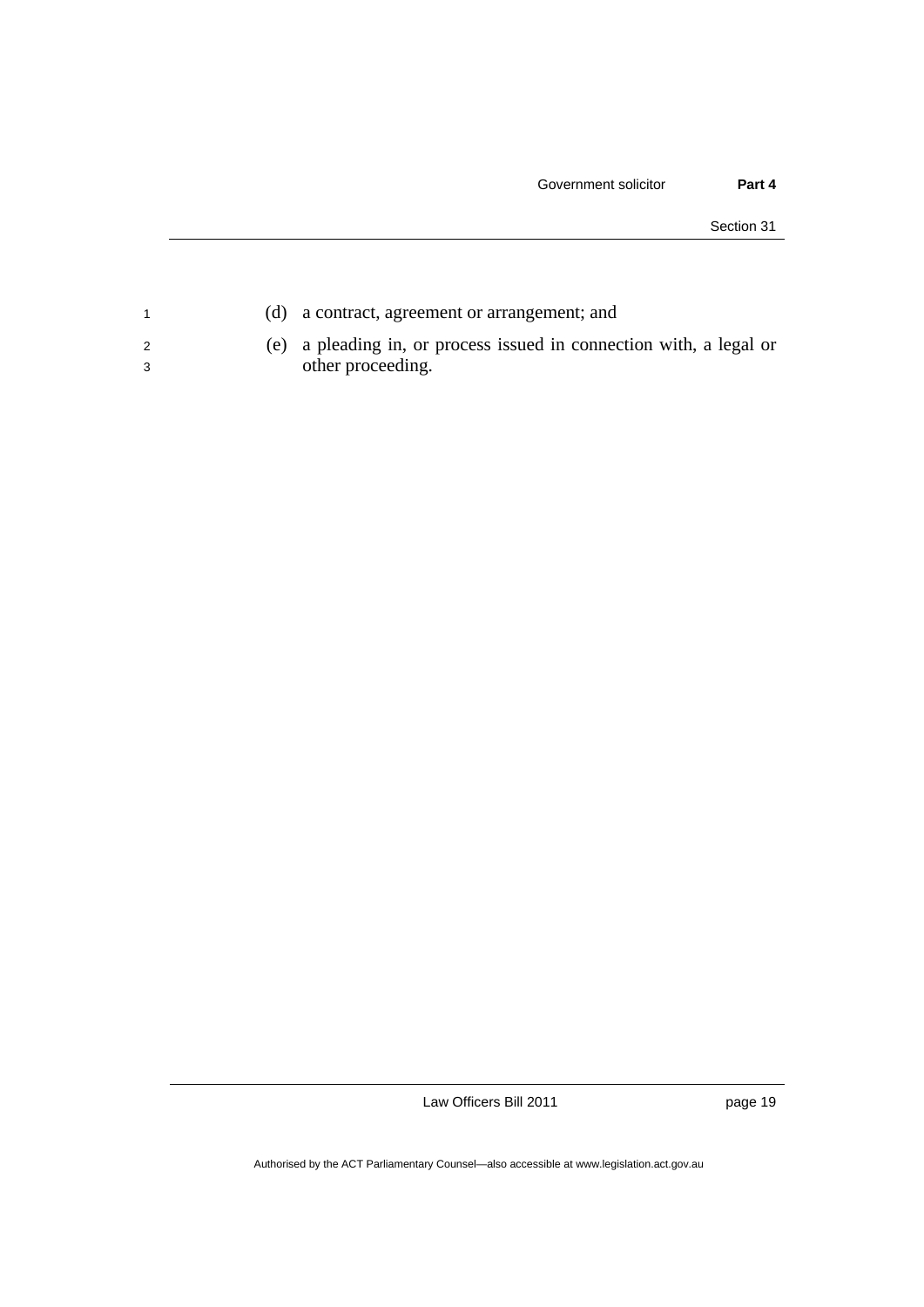#### **Part 5** Miscellaneous

Section 32

## **Part 5 Miscellaneous**

| 2              | 32 |     | <b>Regulation-making power</b>                                                                                                                                                                              |
|----------------|----|-----|-------------------------------------------------------------------------------------------------------------------------------------------------------------------------------------------------------------|
| 3              |    |     | The Executive may make regulations for this Act.                                                                                                                                                            |
| 4<br>5         |    |     | A regulation must be notified, and presented to the Legislative<br><b>Note</b><br>Assembly, under the Legislation Act.                                                                                      |
| 6              | 33 |     | <b>Signatures</b>                                                                                                                                                                                           |
| 7<br>8<br>9    |    | (1) | If a document purports to have been signed by an office-holder in<br>the office-holder's official capacity, it is presumed, unless the<br>contrary is proved, that—                                         |
| 10<br>11       |    |     | the document was signed by the office-holder acting in that<br>(a)<br>capacity; and                                                                                                                         |
| 12<br>13       |    |     | the office-holder held the relevant office when the document<br>(b)<br>was signed.                                                                                                                          |
| 14<br>15       |    | (2) | This section does not apply in relation to a proceeding in an ACT<br>court.                                                                                                                                 |
| 16<br>17       |    |     | <b>Note</b><br>The <i>Evidence Act 2011</i> , s 150 (3) (Seals and signatures) applies to<br>proceedings in ACT courts (see that Act, s 4).                                                                 |
| 18             |    | (3) | In this section:                                                                                                                                                                                            |
| 19             |    |     | <b>ACT court—see the Evidence Act 2011, dictionary.</b>                                                                                                                                                     |
| 20<br>21<br>22 |    |     | <b>Note</b><br><b>ACT court</b> means the Supreme Court or Magistrates Court, and includes<br>an entity that, in exercising a function under a territory law, is required<br>to apply the laws of evidence. |
| 23             |    |     | <i>office-holder</i> means—                                                                                                                                                                                 |
| 24             |    |     | the Attorney-General; or<br>(a)                                                                                                                                                                             |
| 25             |    |     | the solicitor-general; or<br>(b)                                                                                                                                                                            |
| 26             |    |     | (c) the chief solicitor; or                                                                                                                                                                                 |

page 20 Law Officers Bill 2011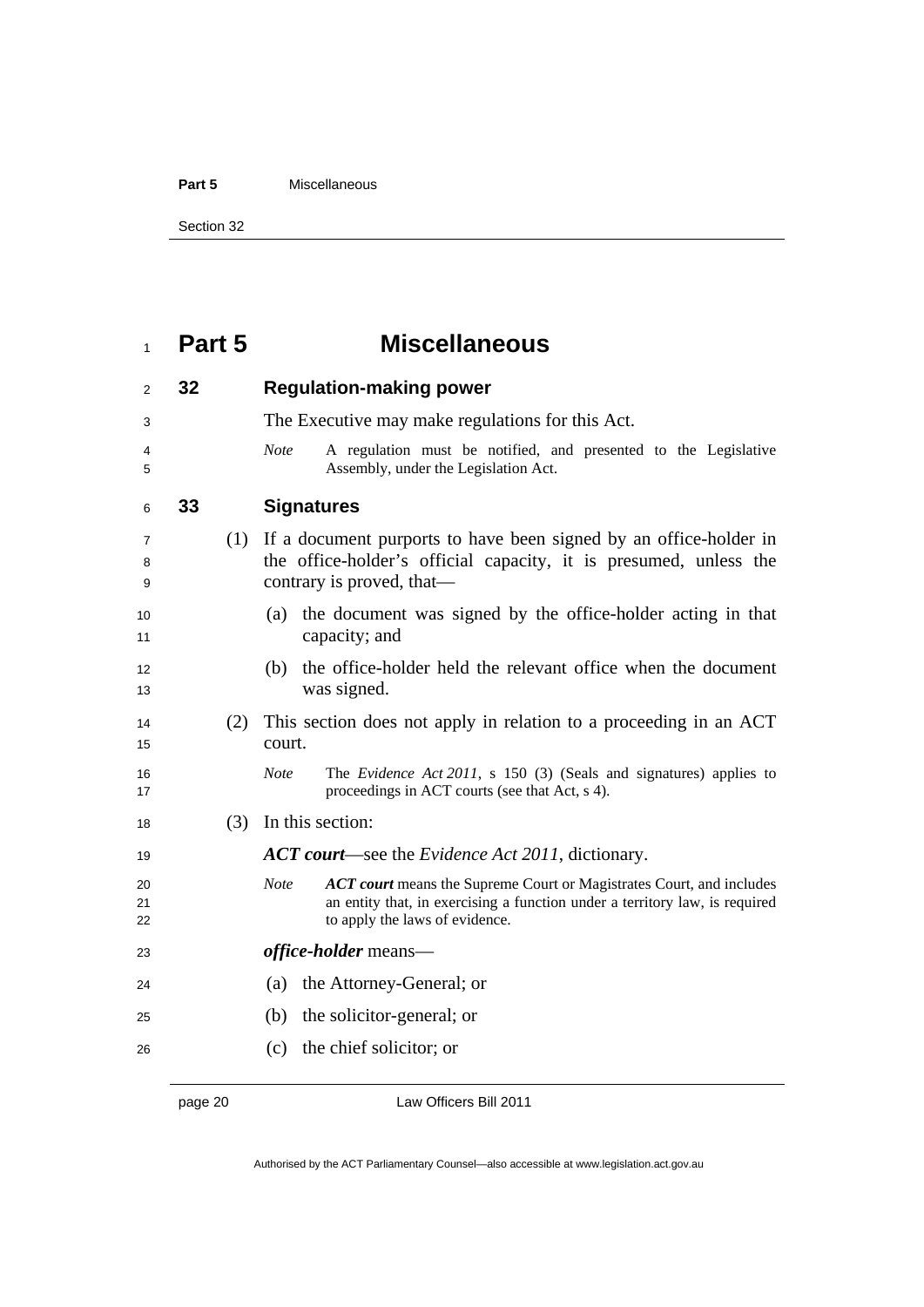| 1              |    |     | an authorised person.<br>(d)                                                                                                                                                 |
|----------------|----|-----|------------------------------------------------------------------------------------------------------------------------------------------------------------------------------|
| 2              |    | (4) | This section expires on the later of the following:                                                                                                                          |
| 3              |    |     | the commencement of the <i>Evidence Act 2011</i> , section 3;<br>(a)                                                                                                         |
| 4              |    |     | the commencement of this section.<br>(b)                                                                                                                                     |
| 5              | 34 |     | Legislation amended-sch 1                                                                                                                                                    |
| 6              |    |     | This Act amends the legislation mentioned in schedule 1.                                                                                                                     |
| $\overline{7}$ | 35 |     | <b>Legislation repealed</b>                                                                                                                                                  |
| 8              |    |     | The following legislation is repealed:                                                                                                                                       |
| 9              |    |     | Government Solicitor Act 1989 (A1989-36)                                                                                                                                     |
| 10             |    |     | Law Officer Act 1992 (A1992-54).                                                                                                                                             |
| 11<br>12<br>13 |    |     | Legislative instruments in force under the legislation mentioned in s 35<br><b>Note</b><br>are taken to be made under this Act and continue in force (see s 36 and<br>s 37). |

page 21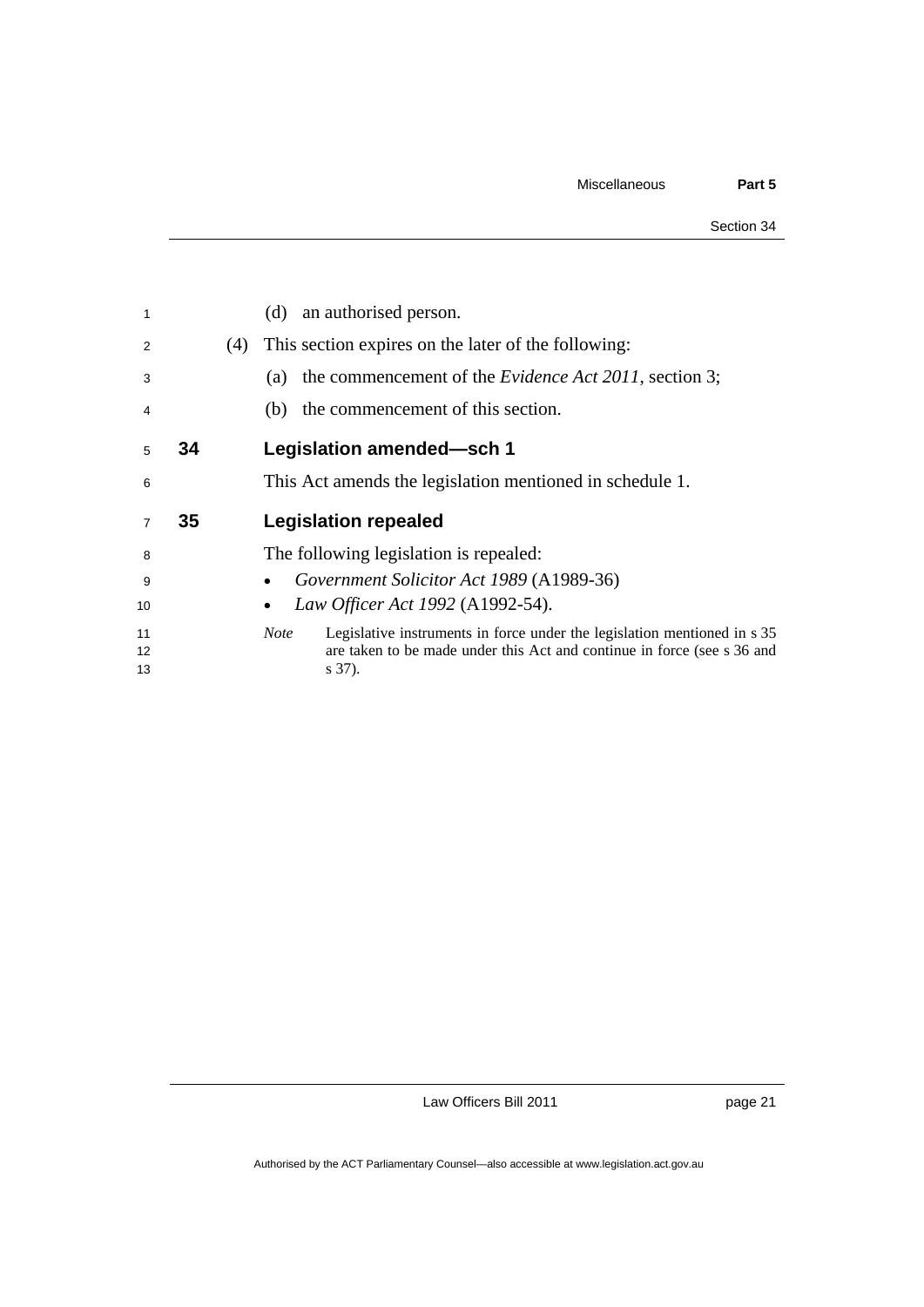#### **Part 6** Transitional

Section 36

### **Part 6 Transitional**

#### **36 Model litigant guidelines**

The *Law Officer (Model Litigant) Guidelines 2010 (No 1)* (NI2010-88) is taken to be model litigant guidelines under this Act, section 11 (2) (Legal services directions—issue).

#### **37 Authorisations under Government Solicitor Act**

An instrument of authorisation under the *Government Solicitor Act 1989*, section 5 (Government solicitor) that is in force immediately before the commencement of section 35 (Legislation 10 repealed) is taken to be an authorisation under this Act, section 29 (Person authorised by chief solicitor).

#### **38 Transitional regulations**

- (1) A regulation may prescribe transitional matters necessary or convenient to be prescribed because of the enactment of this Act.
- (2) A regulation may modify this part (including in relation to another territory law) to make provision in relation to anything that, in the Executive's opinion, is not, or is not adequately or appropriately, 18 dealt with in this part.
- (3) A regulation under subsection (2) has effect despite anything 20 elsewhere in this Act or another territory law.
- (4) This section expires 2 years after the day it commences.

#### **39 Expiry—pt 6**

This part (other than section 38) expires 3 years after the day it commences.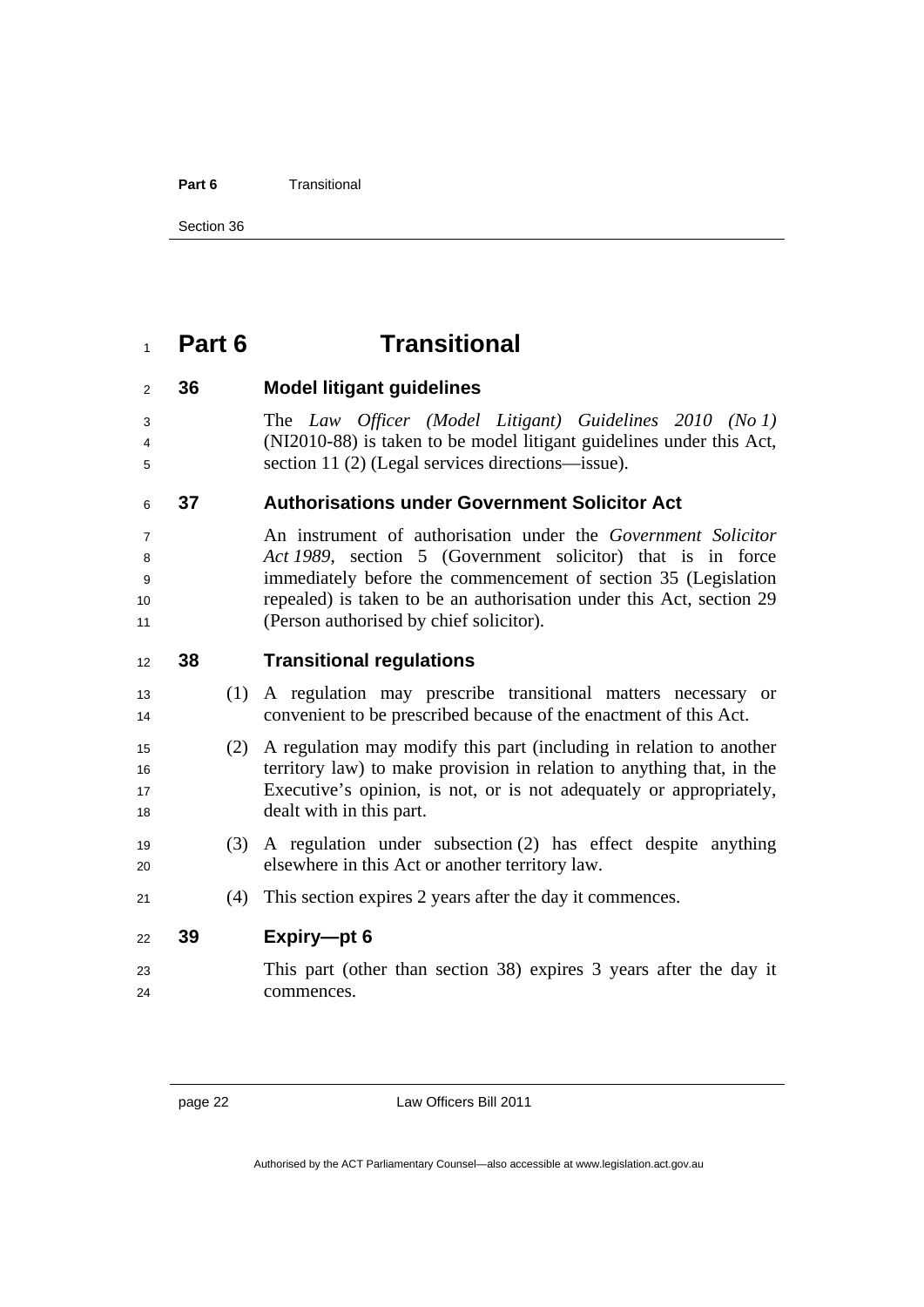### **Schedule 1 Consequential amendments**

(see s 34)

### **Part 1.1 Director of Public Prosecutions Act 1990**

**[1.1] Sections 12 (1) (b) and 16 (b)**  *substitute*  (b) a person authorised under the *Law Officers Act 2011*, section 29 (1) (Person authorised by chief solicitor); or

### **Part 1.2 Freedom of Information**  10<br>**Regulation 1991**

| 11 | [1.2] | Schedule 2, items 2 and 3                                              |
|----|-------|------------------------------------------------------------------------|
| 12 |       | substitute                                                             |
| 13 | 2     | The government solicitor, in relation to documents of the              |
| 14 |       | government solicitor that relate to the government solicitor acting as |
| 15 |       | legal practitioner under the <i>Law Officers Act 2011</i> .            |
| 16 | 3     | The Justice and Community Safety Directorate, in relation to           |
| 17 |       | documents of the government solicitor mentioned in item 2.             |
| 18 | 4     | The solicitor-general—                                                 |
| 19 |       | (a) in relation to documents of the solicitor-general that relate to   |
| 20 |       | the solicitor-general's functions as counsel under the Law             |
| 21 |       | <i>Officers Act 2011</i> ; and                                         |

Law Officers Bill 2011

page 23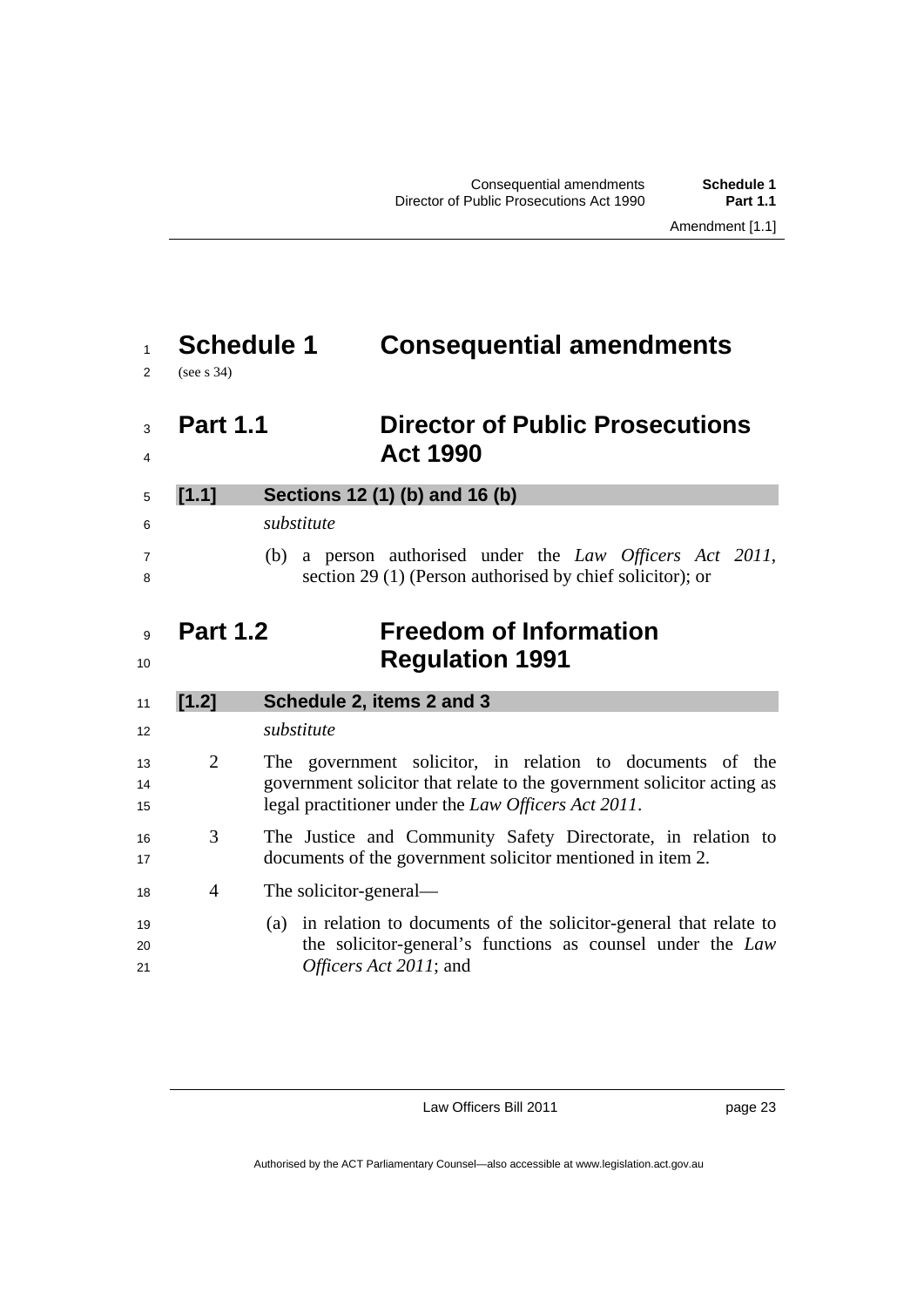| <b>Schedule 1</b> | Consequential amendments   |
|-------------------|----------------------------|
| <b>Part 1.3</b>   | Lands Acquisition Act 1994 |
| Amendment [1.3]   |                            |

| $\overline{1}$<br>2<br>3 |   | (b) if exercising the chief solicitor's functions—in relation to<br>documents of the government solicitor that relate to the<br>government solicitor acting as legal practitioner under that Act. |
|--------------------------|---|---------------------------------------------------------------------------------------------------------------------------------------------------------------------------------------------------|
| $\overline{4}$<br>5<br>6 |   | Under the Law Officers Act 2011, s $17$ (1) (c), the<br><i>Note</i><br>Attorney-General may direct the solicitor-general to exercise the<br>chief solicitor's functions.                          |
| $\overline{7}$<br>8      | 5 | The Justice and Community Safety Directorate, in relation to<br>documents of the solicitor-general mentioned in item 4.                                                                           |

## **Part 1.3 Lands Acquisition Act 1994**

| 10       | [1.3] | Sections 45 (2) (e) (ii) and 54 (1) (b) (ii)                                                |
|----------|-------|---------------------------------------------------------------------------------------------|
| 11       |       | omit                                                                                        |
| 12<br>13 |       | or a person authorised under the <i>Government Solicitor Act 1989</i> ,<br>section $5(4)$   |
| 14       |       | substitute                                                                                  |
| 15       |       | , the solicitor-general, the chief solicitor or a person authorised                         |
| 16       |       | under the Law Officers Act 2011, section 29 (1) (Person authorised                          |
| 17       |       | by chief solicitor)                                                                         |
|          |       |                                                                                             |
| 18       | [1.4] | Section 72 (1) (d) (i)                                                                      |
| 19       |       | omit                                                                                        |
| 20       |       | or a person authorised under the <i>Government Solicitor Act 1989</i> ,                     |
| 21       |       | section $5(4)$ ,                                                                            |
| 22       |       | substitute                                                                                  |
| 23       |       | the solicitor-general, the chief solicitor or a person authorised under                     |
| 24<br>25 |       | the <i>Law Officers Act 2011</i> , section 29 (1) (Person authorised by<br>chief solicitor) |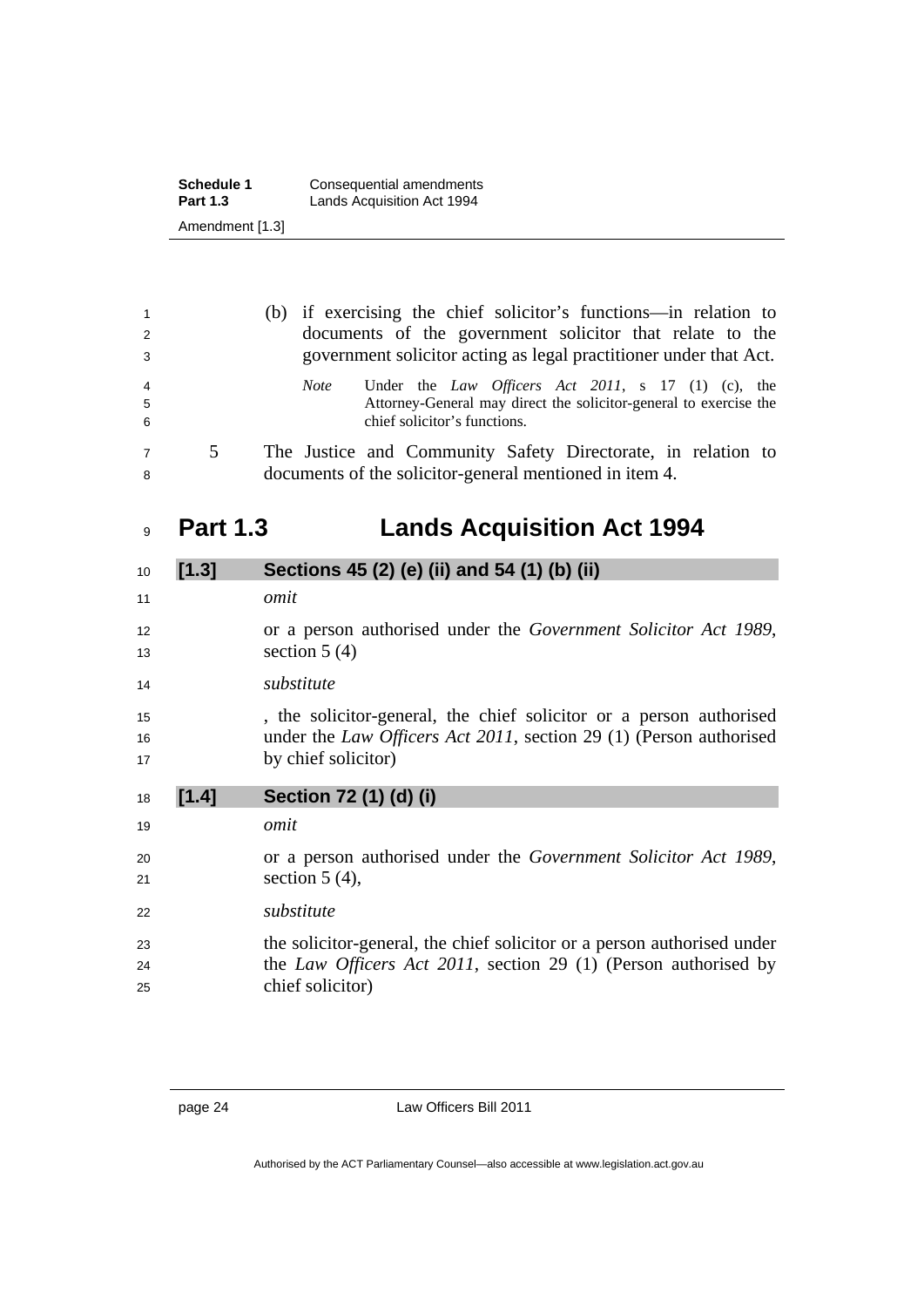| 1                          | [1.5] | Section 72 (1) (d) (ii)                                                                                                                                                                                                                                                                                                            |
|----------------------------|-------|------------------------------------------------------------------------------------------------------------------------------------------------------------------------------------------------------------------------------------------------------------------------------------------------------------------------------------|
| 2                          |       | substitute                                                                                                                                                                                                                                                                                                                         |
| 3<br>4                     |       | executed the documents that a person mentioned in<br>(ii)<br>subparagraph (i) reasonably requires;                                                                                                                                                                                                                                 |
| 5                          | [1.6] | Section 72 (2) (a)                                                                                                                                                                                                                                                                                                                 |
| 6                          |       | omit                                                                                                                                                                                                                                                                                                                               |
| 7<br>8                     |       | or a person authorised under the Government Solicitor Act 1989,<br>section $5(4)$                                                                                                                                                                                                                                                  |
| 9                          |       | substitute                                                                                                                                                                                                                                                                                                                         |
| 10<br>11<br>12             |       | the solicitor-general, the chief solicitor or a person authorised under<br>the Law Officers Act 2011, section 29 (1) (Person authorised by<br>chief solicitor)                                                                                                                                                                     |
| 13                         | [1.7] | Section 96A (c) to (f)                                                                                                                                                                                                                                                                                                             |
|                            |       |                                                                                                                                                                                                                                                                                                                                    |
| 14                         |       | substitute                                                                                                                                                                                                                                                                                                                         |
| 15<br>16<br>17<br>18<br>19 |       | in section 45 (2) (e) (ii) 'or a person authorised under the $Law$<br>(c)<br>Officers Act 2011, section 29 (1) (Person authorised by chief<br>solicitor)' were omitted and ', a person authorised under the<br>Law Officers Act 2011, section 29 (1) (Person authorised by<br>chief solicitor) or a utility' were substituted; and |
| 20<br>21<br>22<br>23<br>24 |       | (d)<br>in section 54 (1) (b) (ii) 'or a person authorised under the $Law$<br>Officers Act 2011, section 29 (1) (Person authorised by chief<br>solicitor)' were omitted and ', a person authorised under the<br>Law Officers Act 2011, section 29 (1) (Person authorised by<br>chief solicitor) or a utility' were substituted; and |

page 25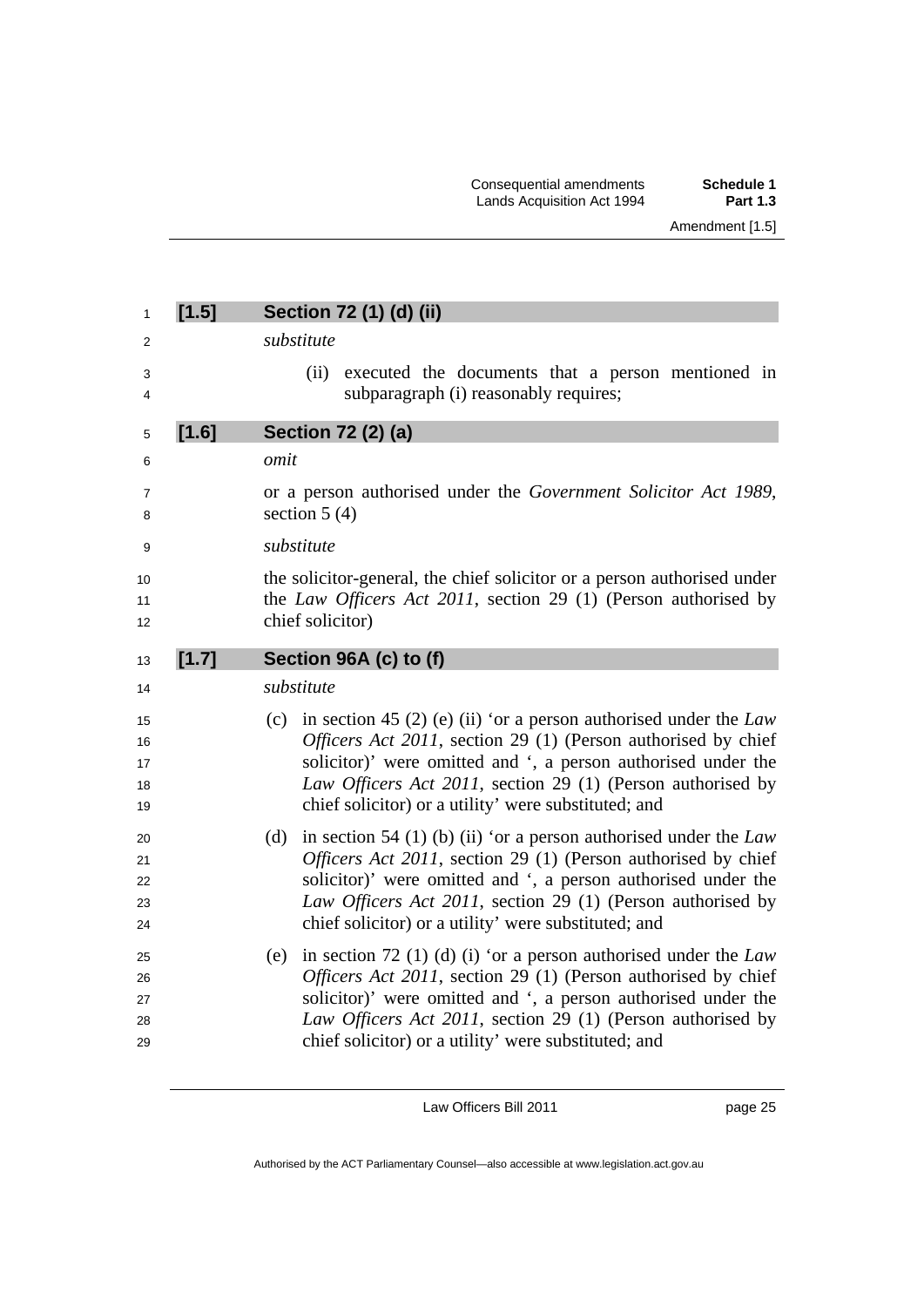| Schedule 1      | Consequential amendments |  |  |
|-----------------|--------------------------|--|--|
| <b>Part 1.4</b> | Legislation Act 2001     |  |  |
| Amendment [1.8] |                          |  |  |

|  | (f) in section 72 (1) (d) (ii) 'or a utility' were added before |  |  |  |  |  |
|--|-----------------------------------------------------------------|--|--|--|--|--|
|  | 'reasonably'; and                                               |  |  |  |  |  |

## **Part 1.4 Legislation Act 2001**

| 4        | [1.8]  | Dictionary, part 1, definition of chief solicitor                                                                        |
|----------|--------|--------------------------------------------------------------------------------------------------------------------------|
| 5        |        | omit                                                                                                                     |
| 6        |        | <i>Government Solicitor Act 1989</i>                                                                                     |
| 7        |        | substitute                                                                                                               |
| 8        |        | Law Officers Act 2011                                                                                                    |
| 9        | [1.9]  | Dictionary, part 1, definition of government solicitor                                                                   |
| 10       |        | substitute                                                                                                               |
| 11<br>12 |        | <i>government solicitor</i> means the Government Solicitor for the<br>Territory under the <i>Law Officers Act 2011</i> . |
| 13       | [1.10] | Dictionary, part 1, new definition of solicitor-general                                                                  |
| 14       |        | insert                                                                                                                   |
| 15       |        | <i>solicitor-general</i> means the Solicitor-General for the Territory under                                             |
| 16       |        | the Law Officers Act 2011.                                                                                               |

## **Part 1.5 Magistrates Court Act 1930**

| 18 | [1.11] | <b>Section 219AB (2)</b> |
|----|--------|--------------------------|
| 19 |        | after                    |
| 20 |        | Attorney-General         |
| 21 |        | insert                   |
| 22 |        | , solicitor-general      |

page 26 Law Officers Bill 2011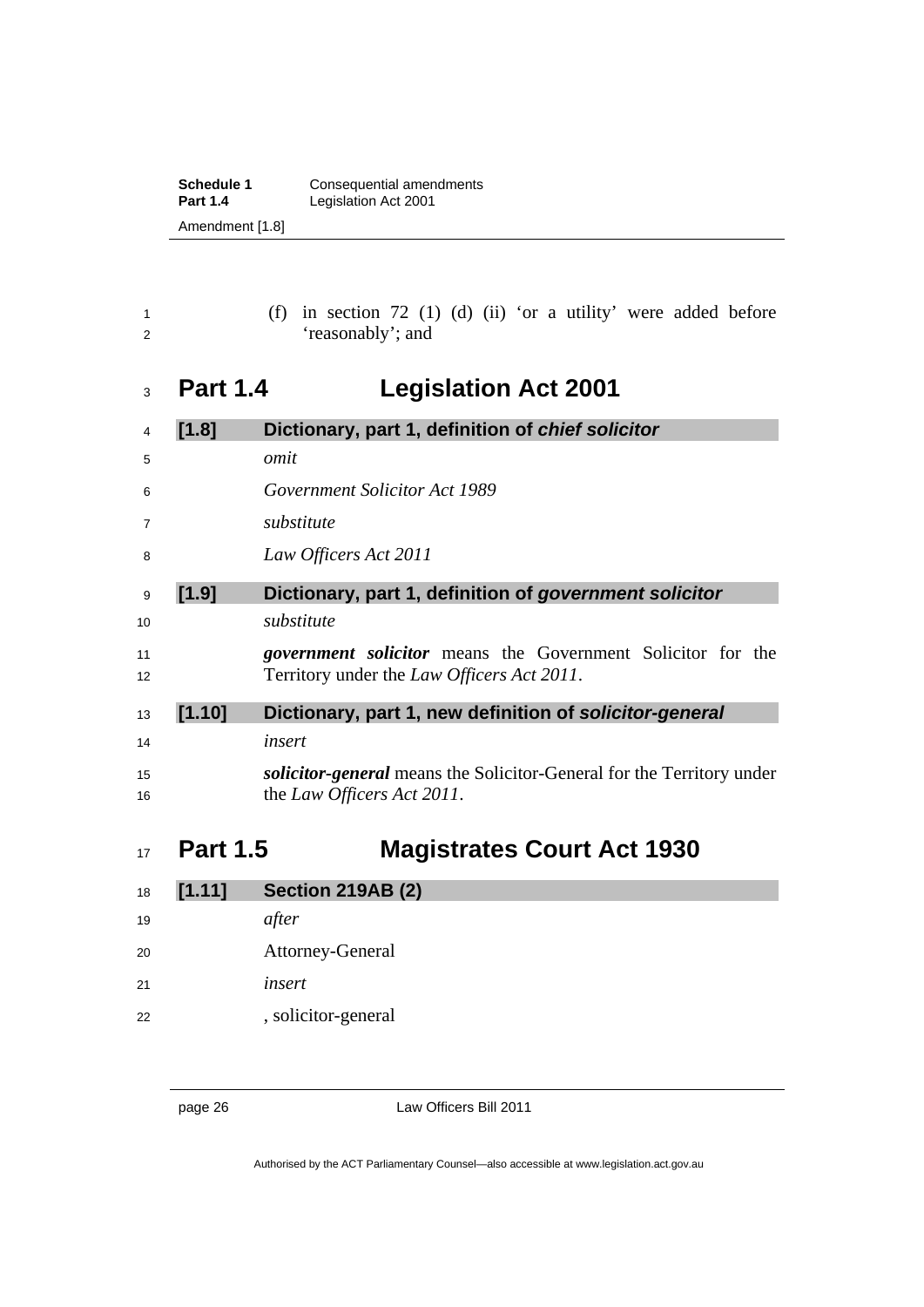Consequential amendments **Schedule 1** Supreme Court Act 1933

## **Part 1.6 Supreme Court Act 1933 [1.12] Section 37S (2)**  *after*  Attorney-General *insert*  , solicitor-general **Part 1.7 Territory Records Regulation 2009 [1.13] Schedule 1, item 9**  *substitute*  9 Government Solicitor chief solicitor **[1.14] Schedule 1, new item 20A**  *insert*  20A Solicitor-General solicitor-general **[1.15] Dictionary, note 2**  *insert*  **government solicitor** 16 solicitor-general **[1.16] Dictionary, definition of** *Government Solicitor for the Australian Capital Territory omit*

Law Officers Bill 2011

page 27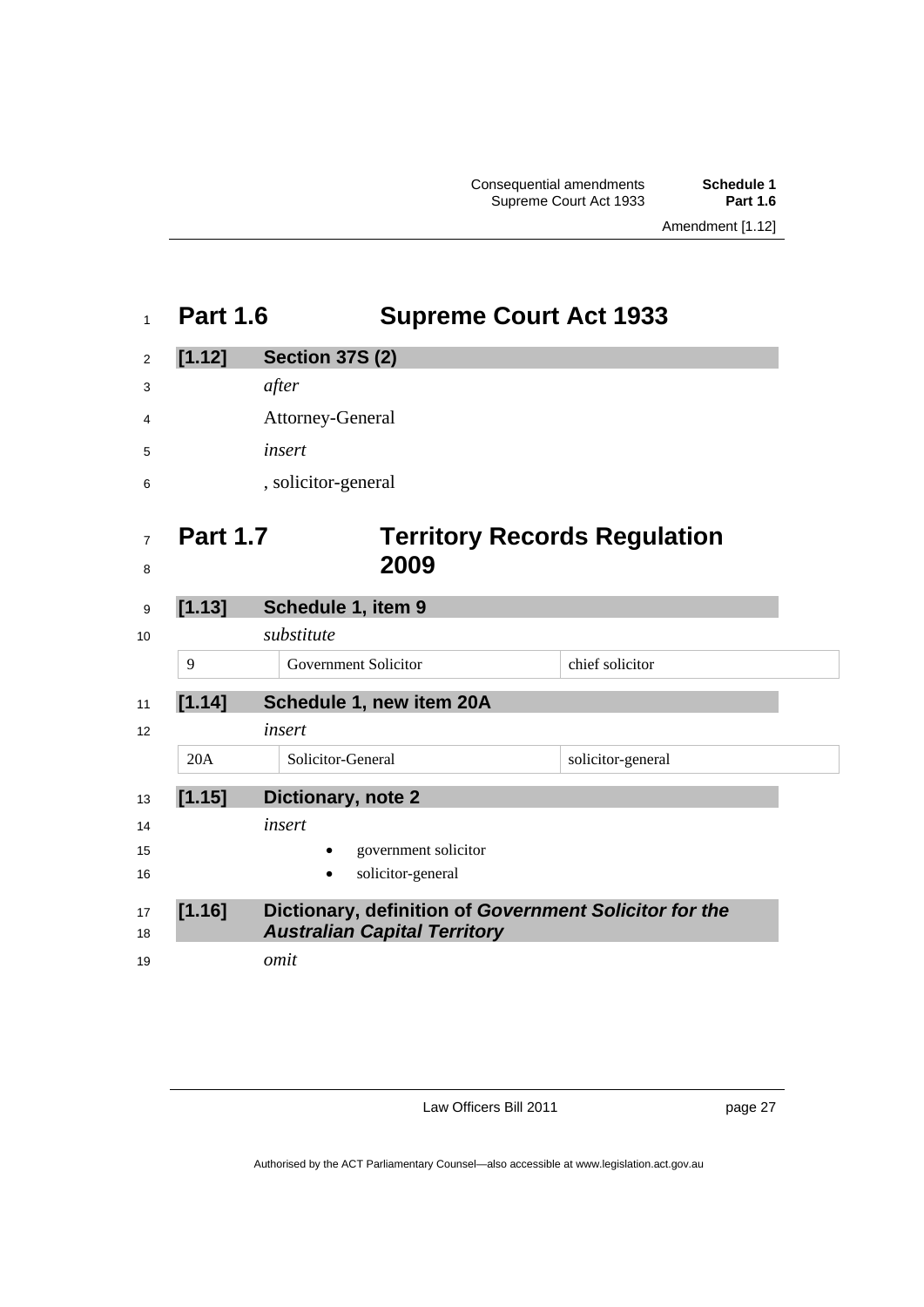### **Dictionary**  (see s 3) *Note 1* The Legislation Act contains definitions and other provisions relevant to this Act. *Note 2* For example, the Legislation Act, dict, pt 1, defines the following terms: administrative unit **Attorney-General**  Chief Minister corporation 10 director-general (see s 163) **document e** entity 13 exercise **e** function **instrument** (see s 14) **legal practitioner Minister** (see s 162) **e** person (see s 160) 19 public service **statutory instrument (see s 13) e** territory law **the Territory.** *Attorney-General* includes, if no Minister is designated Attorney-General by the Chief Minister, the Minister for the time 25 being administering this Act. *authorised person*—see section 29 (1) (Person authorised by chief solicitor). *chief solicitor* means the person performing the duties of Chief 29 Solicitor in the public service. *enactment* means an Act or subordinate law.

page 28 Law Officers Bill 2011